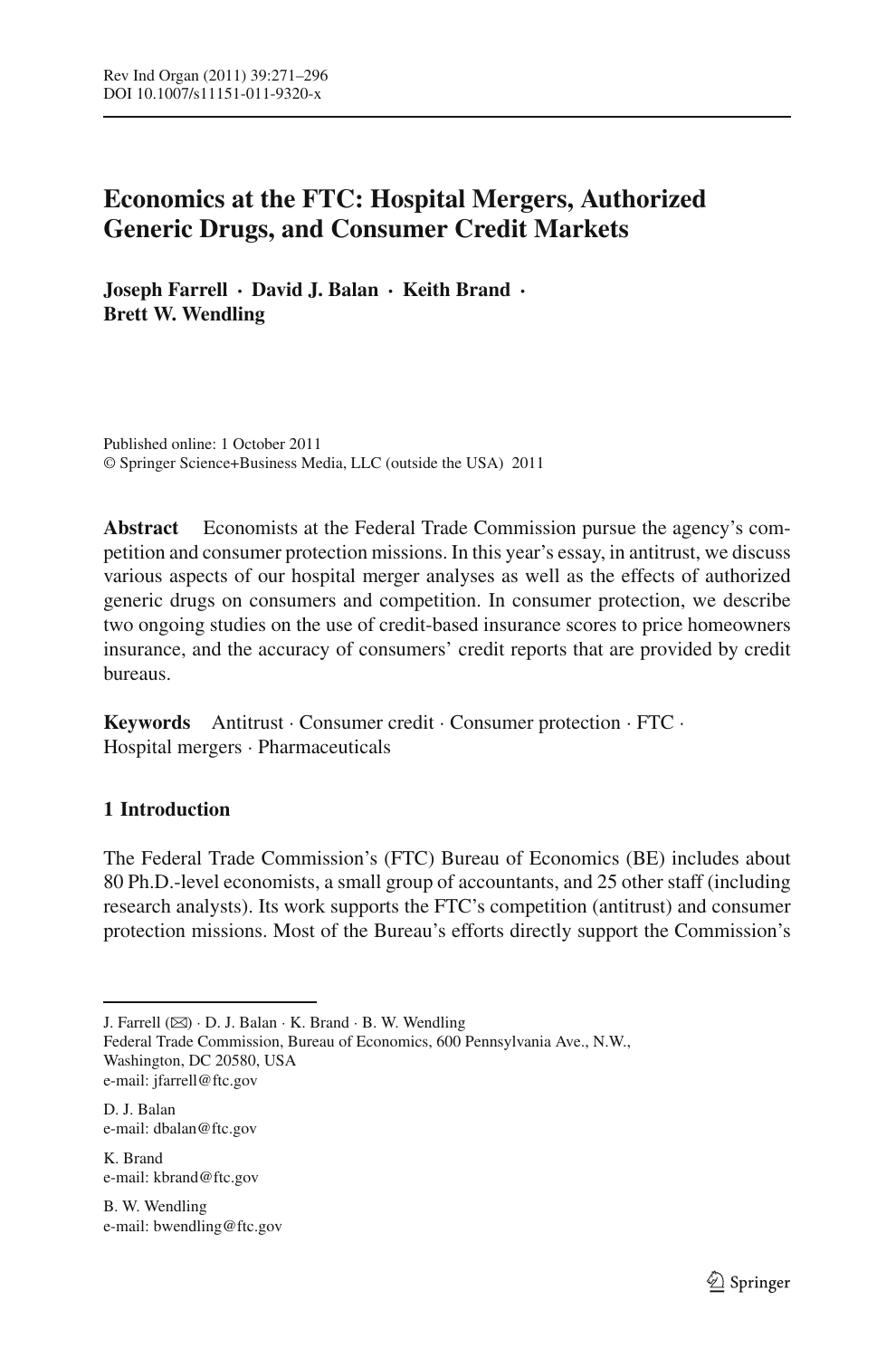investigations and enforcement, but FTC economists also help promote competitionoriented policies domestically at state and federal levels, and contribute to global adoption of modern, economically-oriented competition policies. In addition, economists pursue policy-oriented economic research.

To keep our knowledge base and skills up-to-date, we undertake various researchrelated activities, including an annual conference on microeconomic issues relevant to our two missions. In November 2010 our third annual conference was conducted jointly with Northwestern University's Center for the Study of Industrial Organization (CSIO) and Searle Center.<sup>[1](#page-1-0)</sup> Topics included mortgage delinquency, competition and innovation policy, advertising and consumer behavior, empirical industrial organization, and asymmetric information and consumer choice. For our fourth conference, in November 2011, our call for papers solicits contributions on topics that include advertising, information disclosure, mergers, vertical restraints in the supply chain, mortgages and credit markets, bundling, loyalty discounts, dynamic demand estimation, business practices and consumer choice, intellectual property, optimal penalties, and cost-benefit analysis in law enforcement.

### **2 Mergers**

Merger enforcement is the bulk of our antitrust work. MergerStat reported that general merger and acquisition (M&A) activity involving US firms was about \$0.69 TR in 2010, compared with \$1[.2](#page-1-1) TR in the pre-crisis year of  $2007<sup>2</sup>$  Over 1100 merger filings occurred in 2010, and the FTC challenged all or some aspect of 22 transactions.<sup>3</sup>

We examine mergers in a large number of different industries, but one of the most active recently has been hospitals. In this segment we describe the conceptual framework and related empirical analyses that we employ in a typical hospital merger investigation.

#### 2.1 Hospital Merger Analysis

We provide an overview of the basic economic theory and the methods that may be applied in assessing the likely price effects of hospital mergers. While our case analyses rely on numerous sources of information, including documents and interviews, here we discuss only our conceptual framework and our empirical methods.

In addition to the effect on price, the analysis of hospital mergers also requires close attention to likely effects on quality, particularly clinical quality (as it has been defined by the Institute of Medicine and the World Health Organization), as distinct

<span id="page-1-0"></span><sup>&</sup>lt;sup>1</sup> Northwestern University's CSIO website can be found at [http://www.wcas.northwestern.edu/csio/.](http://www.wcas.northwestern.edu/csio/) Northwestern University's Searle Center website can be found at [http://www.northwestern.edu/searle/index.html.](http://www.northwestern.edu/searle/index.html)

<span id="page-1-1"></span><sup>2</sup> MergerStat Review [\(2011](#page-24-0), p. 10). The data represent the dollar value of mergers, acquisitions, and divestitures involving US firms if at least 10% of the equity of a firm is transferred and a value is reported.

<span id="page-1-2"></span><sup>3</sup> FTC Chairman's Annual Report [\(2011,](#page-24-1) p. 1). Retrieved from [http://www.ftc.gov/os/2011/04/](http://www.ftc.gov/os/2011/04/2011ChairmansReport.pdf) [2011ChairmansReport.pdf.](http://www.ftc.gov/os/2011/04/2011ChairmansReport.pdf)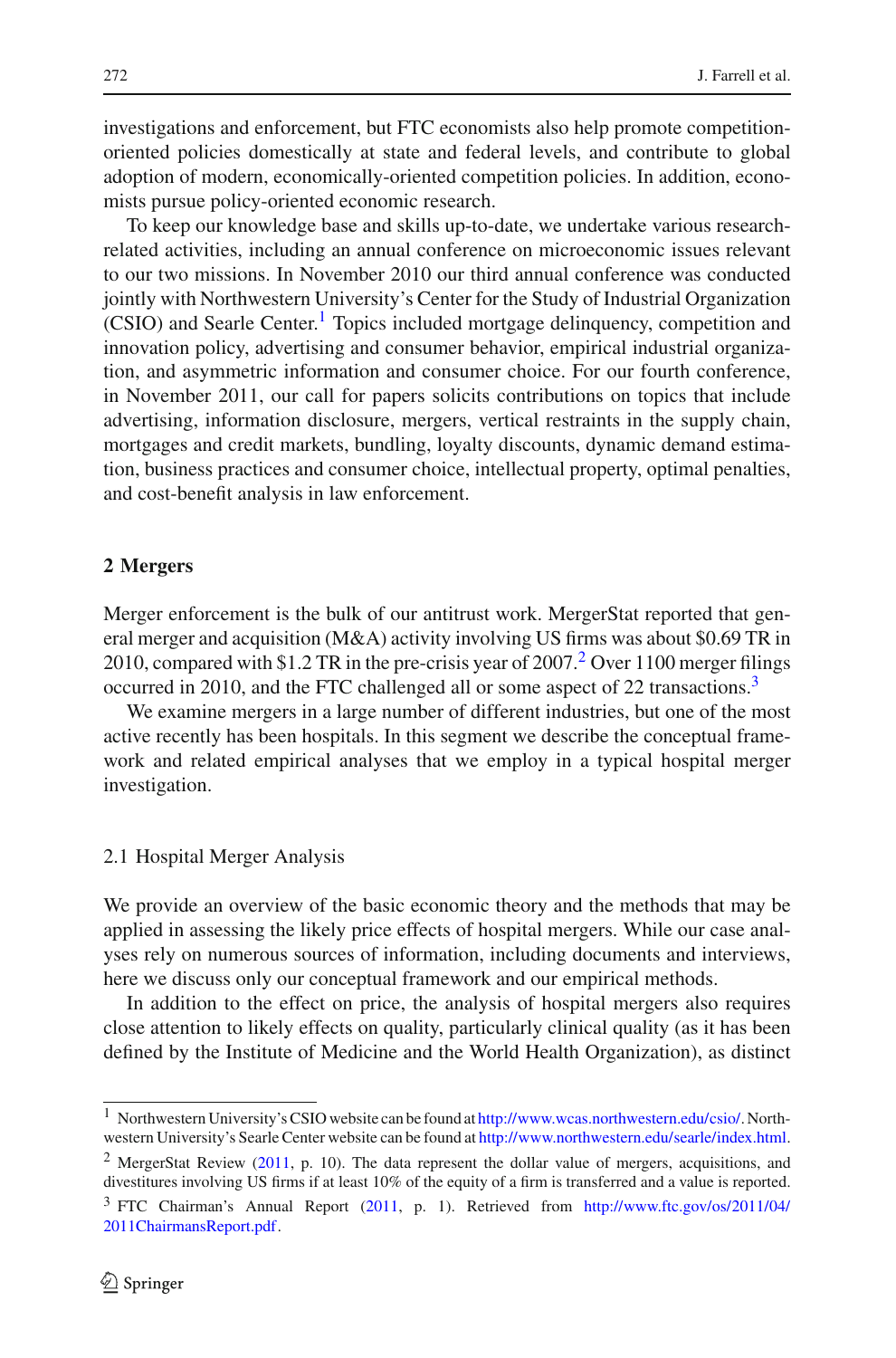from hospital amenities. As stressed by [Town](#page-24-2) [\(2011](#page-24-2)), life and health are very valuable, so even modest improvements in clinical quality may redeem otherwise problematic hospital mergers. For this reason, well-supported claims regarding clinical quality tend to be given more weight than other claims of pro-competitive merger effects. Our methods of evaluating such claims are discussed in detail in [Romano and Balan](#page-24-3) [\(2011\)](#page-24-3), and so are omitted here in the interest of brevity.

### 2.2 Bargaining Theory

Prices for commercial hospital patients are generally determined through bilateral bar-gaining between managed care organizations (MCOs) and hospitals.<sup>[4](#page-2-0)</sup> The bargaining power of the MCO is derived from its ability to exclude the hospital from its network, thereby depriving it of patients. The bargaining power of the hospital is derived from the fact that its absence from the MCO's network makes that network less attractive to the MCO's customers. We employ a Nash bargaining framework: i.e., the joint surplus from an agreement is determined by the payoffs of the MCO and of the hospital, both with and without an agreement, and the price is set so as to split this surplus according to a split parameter that represents their relative bargaining abilities.<sup>5</sup> The focus of the analysis is the potential for the merger significantly to alter the disagreement payoff of either the MCO or the hospital, resulting in significantly higher equilibrium prices, holding all else fixed. $6$ 

We consider a Nash bargaining game between an MCO and an independent hospital  $k$ , in which the equilibrium price  $p_k$  maximizes the objective function

$$
[n_k p_k - c_k (n_k) - 0]^{\alpha} \left[ \left( V(\phi(p_k, p_{-k})) - \sum_j n_j p_j \right) - \left( V(\phi(p_{-k})) - \sum_{j \neq k} (n_j + n_k d_{kj}) p_j \right) \right]^{1-\alpha}.
$$

<span id="page-2-0"></span><sup>4</sup> In contrast, prices for most government-financed care are determined administratively, not by bargaining. According to the Healthcare Cost and Utilization Project website, in 2008 Medicare and Medicaid together accounted for about 56% of hospital discharges [\(http://www.hcupnet.ahrq.gov\)](http://www.hcupnet.ahrq.gov). According to the American Hospital Association, in 2008 government payments represented about 55% of the US total. [\(http://www.](http://www.aha.org/aha/trendwatch/chartbook/2010/chart4-5.pdf) [aha.org/aha/trendwatch/chartbook/2010/chart4-5.pdf\)](http://www.aha.org/aha/trendwatch/chartbook/2010/chart4-5.pdf). Managed care organizations take many forms. Generally, MCOs assemble a network of hospital and other health care providers; they often, but not always, play a role in paying for care through an insurance function.

<span id="page-2-1"></span><sup>5</sup> We assume Nash Bargaining because it is standard and tractable. If the true bargaining game was a different one, the calculations would change, but the main conceptual points discussed below would remain the same.

<span id="page-2-2"></span><sup>&</sup>lt;sup>6</sup> The analysis focuses on changes in the disagreement payoffs, and does not specifically contemplate how the merger may affect the split parameter. This is because only changes in disagreement payoffs necessarily arise from the elimination of horizontal competition.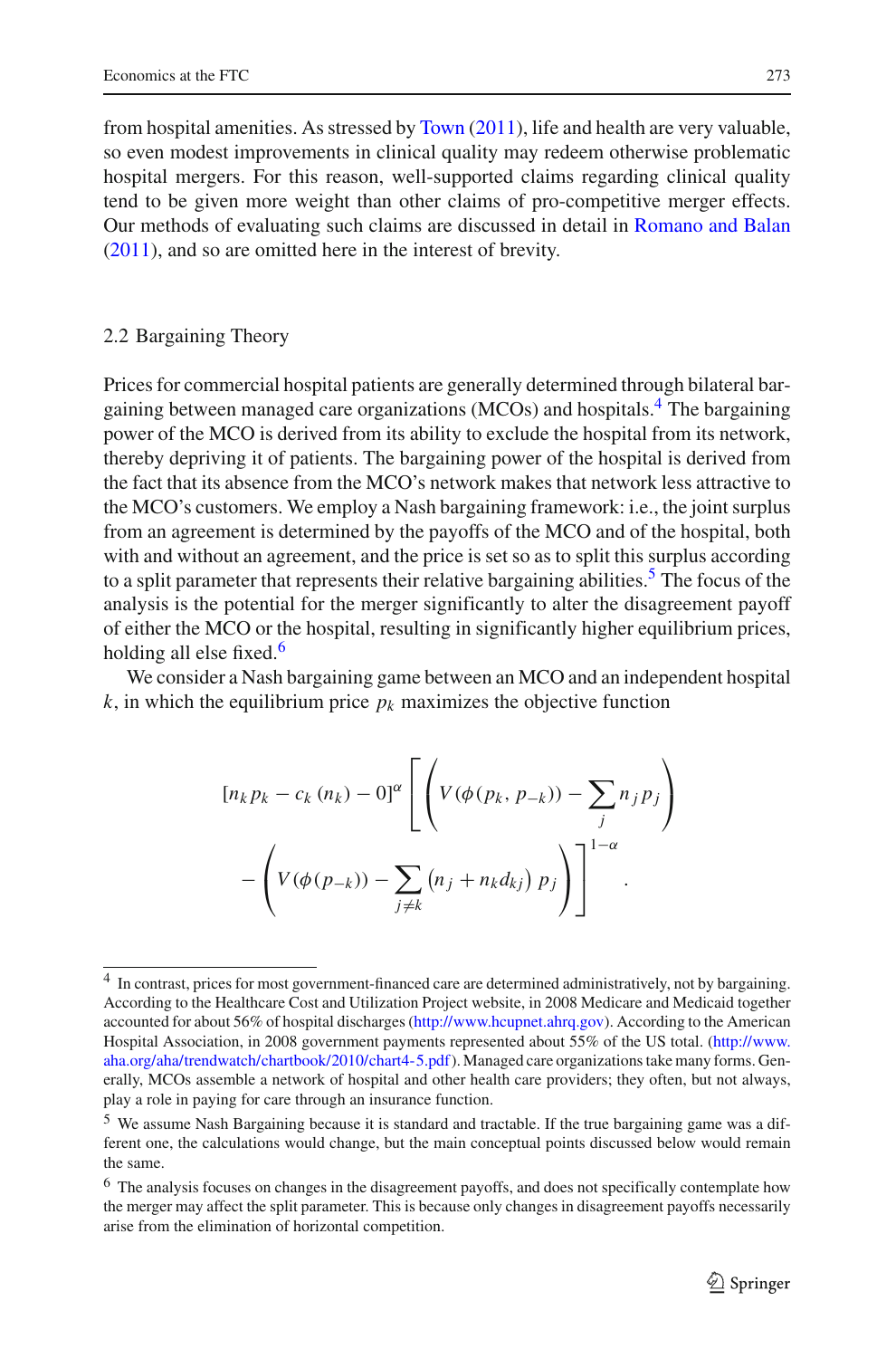Here,  $n_k$  denotes the (expected) number of patients covered by the MCO treated at hospital  $k_i^7 c_k(n_k)$  $k_i^7 c_k(n_k)$  $k_i^7 c_k(n_k)$  denotes the (expected) incremental cost of treating  $n_k$  patients;  $\phi$  denotes the profit-maximizing premium charged by the MCO conditional on bargaining outcomes with hospital *k* and each of the other hospitals (collectively indexed as  $-k$ );<sup>[8](#page-3-1),[9](#page-3-2)</sup> *V* ( $\phi$  ( $p_k$ ,  $p_{-k}$ )) denotes the gross equilibrium payoff (before payments to hospitals) of the MCO under the agreement with hospital *k*; *V* ( $\phi$  ( $p_{-k}$ )) denotes the disagreement payoff of the MCO (before payments to hospitals); and  $d_k$  denotes the diversion ratio from hospital *k* to hospital *j*. [10](#page-3-3) The disagreement payoff of the hospital with respect to that MCO is typically assumed to be zero.<sup>11</sup> The parameter  $\alpha \in (0, 1)$ denotes the split of the joint surplus.

The basic principles of competitive effects analysis in this theoretical framework are fundamentally similar to those in standard differentiated products markets in which prices are posted by firms. Changes in the disagreement payoffs of the hospitals or of the MCO, and hence price effects, are increasing in the diversions between the merging hospitals and in their pre-merger bargaining power. If the hospitals are substitutes and bargain separately post-merger, their disagreement payoffs (and, hence, equilibrium prices) rise because each hospital now takes into account the fact that its merger partner will recapture some of the lost volume if it fails to reach an agreement.

If, as is typical, the hospitals instead bargain on an all-or-nothing basis, the disagreement payoff of the MCO will decrease because the cost to the MCO of failing to reach an agreement with the merged hospitals will exceed the sum of the costs of failing to reach an agreement with them separately, again only if the hospitals are

<span id="page-3-0"></span><sup>7</sup> For tractability we assume that, conditional on inclusion, *n <sup>j</sup>* does not depend on the negotiated hospital prices. In most instances, we have found that the most common health insurance products significantly limit or eliminate out-of-pocket price variation over within-network hospitals. Similarly, we have found little evidence that physicians respond to within-network out-of-pocket price variation in their admitting patterns. Hence, we usually find that differences in within-network prices do not play a significant role in a patient's choice of hospital. Prices may indirectly influence the  $n_i$  through the premium  $\phi$ : Higher prices cause higher premiums, which cause some people to drop their insurance, which in turn affects the *n j* . While the dropping of insurance coverage is a significant issue for social welfare, the effect of an individual hospital's own prices on its number of patients is usually very small.

<sup>8</sup> For simplicity of notation, we suppress the premiums of competing MCOs in the MCO's payoff function.

<span id="page-3-2"></span><span id="page-3-1"></span><sup>&</sup>lt;sup>9</sup> For notational convenience we use  $p_{-k}$  to denote the prices of the other hospitals, but we do not assume that all other hospitals are necessarily in the MCO's network. However, the model is most naturally applied to a situation in which all MCO/hospital combinations reach an agreement. In our experience, this is a common outcome.

<span id="page-3-3"></span><sup>&</sup>lt;sup>10</sup> The exclusion of any hospital from the MCO may lead to changes in the negotiated prices and/or network inclusion status of other hospitals. For simplicity, we ignore that here, so the bargaining model captures the effect of an exclusion prior to any other contracts' being renegotiated or to any other hospitals' being added to the MCO's network. This is less of a disadvantage if, as is commonly the case, all hospitals are included in the network.

<span id="page-3-4"></span> $11$  Hospitals that are outside an MCO's network may still attract a positive number of that MCO's patients, which means that the disagreement payoff will be positive. However, as noted above, a common outcome is that all hospital/MCO combinations in a given area do reach agreement. In such instances, there would be little basis on which to estimate the disagreement payoff of the hospital. It may be feasible to estimate this disagreement payoff in settings in which network exclusions are observed.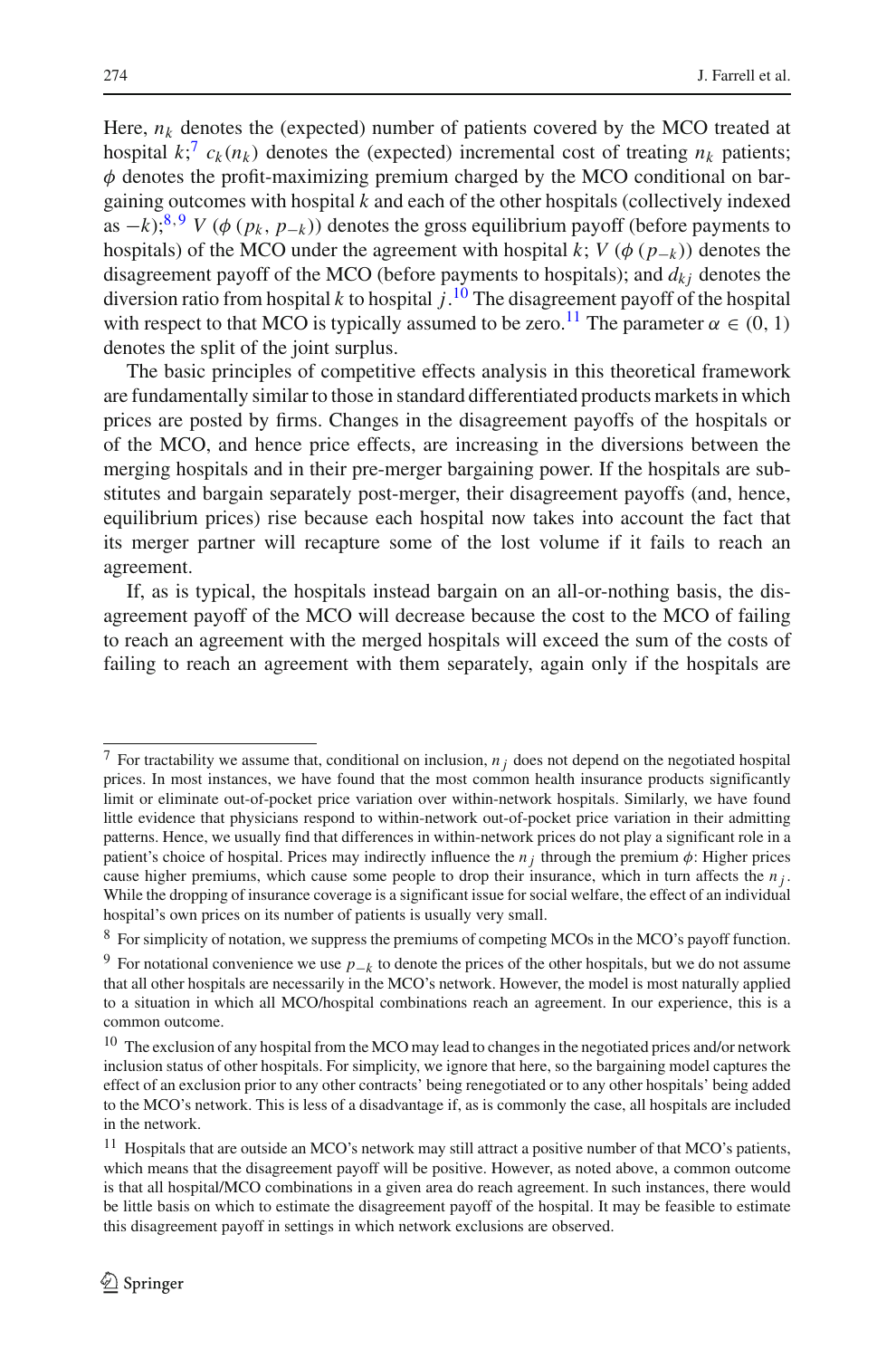substitutes. To see this, recall that the bargaining power of a hospital comes from the diminution in the value of the MCO's network if it is excluded. This diminution is mitigated by the presence of proximate alternatives. When a hospital merges with one of those alternatives and then the merged entity bargains on an all-or-nothing basis, absent an agreement, patients whose first choice was one of the hospitals and whose second choice was the other would be forced to use their third choice instead, which further diminishes the value of the MCO's network. If the hospitals are not substitutes, there are no patients for whom this will be true, so the cost of failing to reach an agreement with both hospitals is equal to the sum of the costs of failing to reach agreements with them separately, and so there will be no effect on price. Hence, in both separate and all-or-nothing bargaining, the magnitude of the price effect depends on the diversions between the merging hospitals.<sup>[12](#page-4-0)</sup>

### 2.3 Diversion Analysis

We typically begin our empirical analysis by estimating the diversion ratios between the merging hospitals.<sup>13</sup> This can be done using individual-level inpatient hospital discharge data that are (usually) readily available through state agencies. Therefore, this analysis is typically employed as a screen early in an investigation. These state discharge data usually contain a number of key variables, including the treating hospital, and the patient's age, gender, 5-digit ZIP code, primary payer type, and clinical information such as diagnosis related group (DRG) and diagnosis and procedure codes. We may also utilize data on hospital-specific characteristics. We begin the diversion analysis by estimating a standard conditional logit model of individual hospital choices. The specification of consumer preferences is based on the random utility model

$$
U_{ij} = X_{ij}\beta + Z_j\gamma + \varepsilon_{ij},
$$

where  $X_{ij}$  denotes a set of interactions between observed patient and hospital characteristics,  $Z_i$  denotes a set of hospital characteristics, and  $\varepsilon_{ij}$  denotes an idiosyncratic term assumed to be an IID draw from the Type I Extreme Value distribution.<sup>14</sup>

This specification seeks to model preferences over hospitals as flexibly and in as refined a manner as possible. Since sample sizes tend to be very large (often greater than 10,000), the model specification can be quite rich. The vector  $X_{ij}$  usually includes the average drive time from the centroid of the patient's ZIP code of residence to the street address of the hospital. Disutility of travel may be allowed to vary by, among other things, the type and acuity of the clinical condition of the patient, age, gender,

<span id="page-4-0"></span><sup>&</sup>lt;sup>12</sup> It is straightforward to show that merger effects under all-or-nothing bargaining can be larger or smaller than under separate bargaining.

<span id="page-4-1"></span><sup>&</sup>lt;sup>13</sup> As noted earlier, we have found that within-network price variation has little or no effect on volumes. Hence, we typically focus on diversion arising from a hypothetical network exclusion, as opposed to a hypothetical increase in the price that MCOs and hospitals negotiate.

<span id="page-4-2"></span><sup>&</sup>lt;sup>14</sup> It may be appropriate to relax the IID assumption in some settings. For example, it may be appropriate to permit correlation in the idiosyncratic terms across hospitals within a system. A nested logit model may be employed in such a circumstance.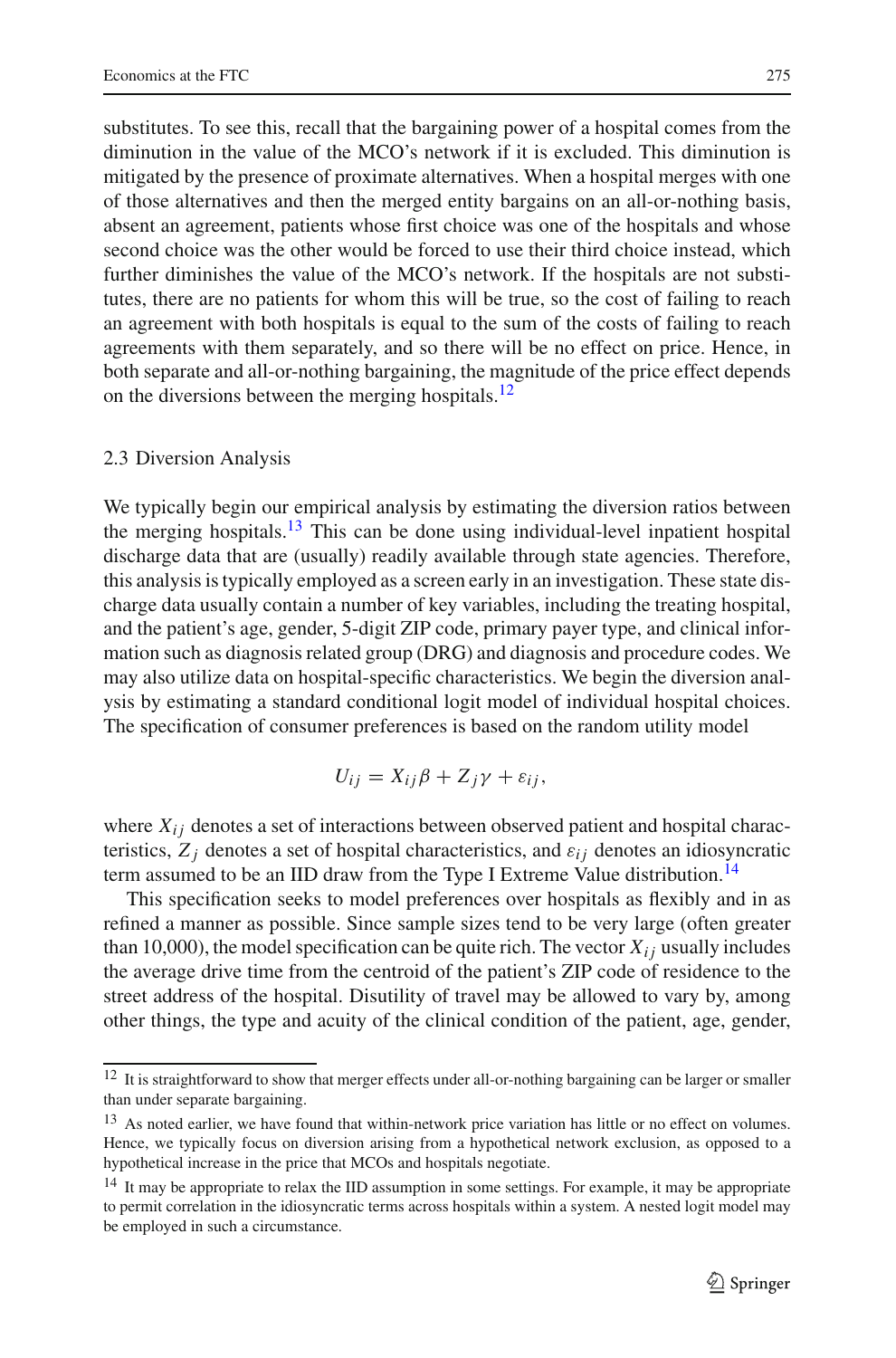and whether the admission was for an emergency. We may also allow patient preferences for specific hospitals to vary by age and to depend on the type and acuity of the patient's clinical condition. The vector  $Z_i$  may comprise hospital characteristics such as bed capacity, teaching status, or quality measures, or may consist of a set of hospital-specific fixed-effects.<sup>15</sup>

Since preferences on travel time and over hospitals are allowed to vary by condition type and acuity, this approach addresses the "Silent Majority Fallacy" problem discussed in [Capps et al.](#page-24-4) [\(2001\)](#page-24-4) and [Elzinga and Swisher](#page-24-5) [\(2011](#page-24-5)). That is, the choice model, and hence the diversion and merger simulation analyses described below, distinguish between a circumstance in which some patients are observed to travel longer distances because the disutility of travel is relatively low from one in which they are observed to travel longer distances because they have a particularly strong reason to travel (e.g., in order to access services that are not available locally) despite travel costs that are relatively high.

The parameter estimates from the choice model are used generate a full set of fitted choice probabilities. Given the IID Extreme Value assumption, the fitted probability that patient *i* chooses hospital *k* is defined as  $prob_{ik} = \frac{\exp\{X_{ik}\beta + Z_k\hat{\gamma}\}}{\sum_j \exp\{X_{ij}\hat{\beta} + Z_j\hat{\gamma}\}}$ . Given these probabilities, the predicted diversion ratio from hospital *k* to hospital *l* is

$$
d_{kl} = \left(\sum_i prob_{il \setminus k} - \sum_i prob_{il}\right) / \sum_i prob_{ik},
$$

where  $prob_{il}$  denotes the fitted probability that patient *i* is treated at hospital *l* (with the analogous definition applying to  $prob_{ik}$  and  $prob_{il}\$ <sub>k</sub> denotes the fitted probability that patient *i* is treated at hospital *l* under the hypothetical exclusion of hospital  $k.\frac{16,17}{2}$  $k.\frac{16,17}{2}$  $k.\frac{16,17}{2}$  $k.\frac{16,17}{2}$  $k.\frac{16,17}{2}$ 

<span id="page-5-0"></span><sup>15</sup> It is well-known that given of a choice set of *K* + 1 alternatives, including an outside option, up to *K* observable product attributes can be fully captured using a full set of product-specific fixed-effects. That is to say, the predictions of the model using *K* product attributes will be exactly the same as the predictions using *K* fixed-effects. Since the number of observable hospital attributes is typically less than the number of products in the choice set, the fixed-effects specification fully captures variation in preferences over quality and other hospital attributes, observed and unobserved, that systematically affect patient preferences, and, hence, observed choices.

<span id="page-5-1"></span><sup>&</sup>lt;sup>16</sup> As is standard in such models, we interpret actual patient choices as a realization of a process that is stochastic from the perspective of the analyst. Such models generally have the property that the fitted probabilities for a given patient are close to the observed choice frequencies for other patients with similar observable characteristics.

<span id="page-5-2"></span><sup>&</sup>lt;sup>17</sup> This formula for the diversion ratio assumes that the patient volume at the hypothetically excluded hospital would drop to zero. But this is not necessarily the case, as some patients do use out-of-network hospitals. However, estimating the reduction in patient volumes due to a network exclusion is impossible in most instances, because there are often no network exclusions in the area and timeframe that is being examined, or, if there are, the identity of the MCO providing primary coverage is often not available. For cases in which we can estimate the effect of a network exclusion on patient volumes, the diversion formula is modified to be  $d_{kl} = (\sum_i prob_{il} \setminus k - \sum_i prob_{il}) / (\sum_i prob_{ik} - \sum_i prob_{ik} \setminus k)$ , where  $prob_{il} \setminus k$  and  $prob_{ik}\setminus k$  denote the predicted probabilities of *l* and *k* under the hypothetical exclusion of *k*. In these cases, we have found only trivial differences in the estimated diversions using the two formulae.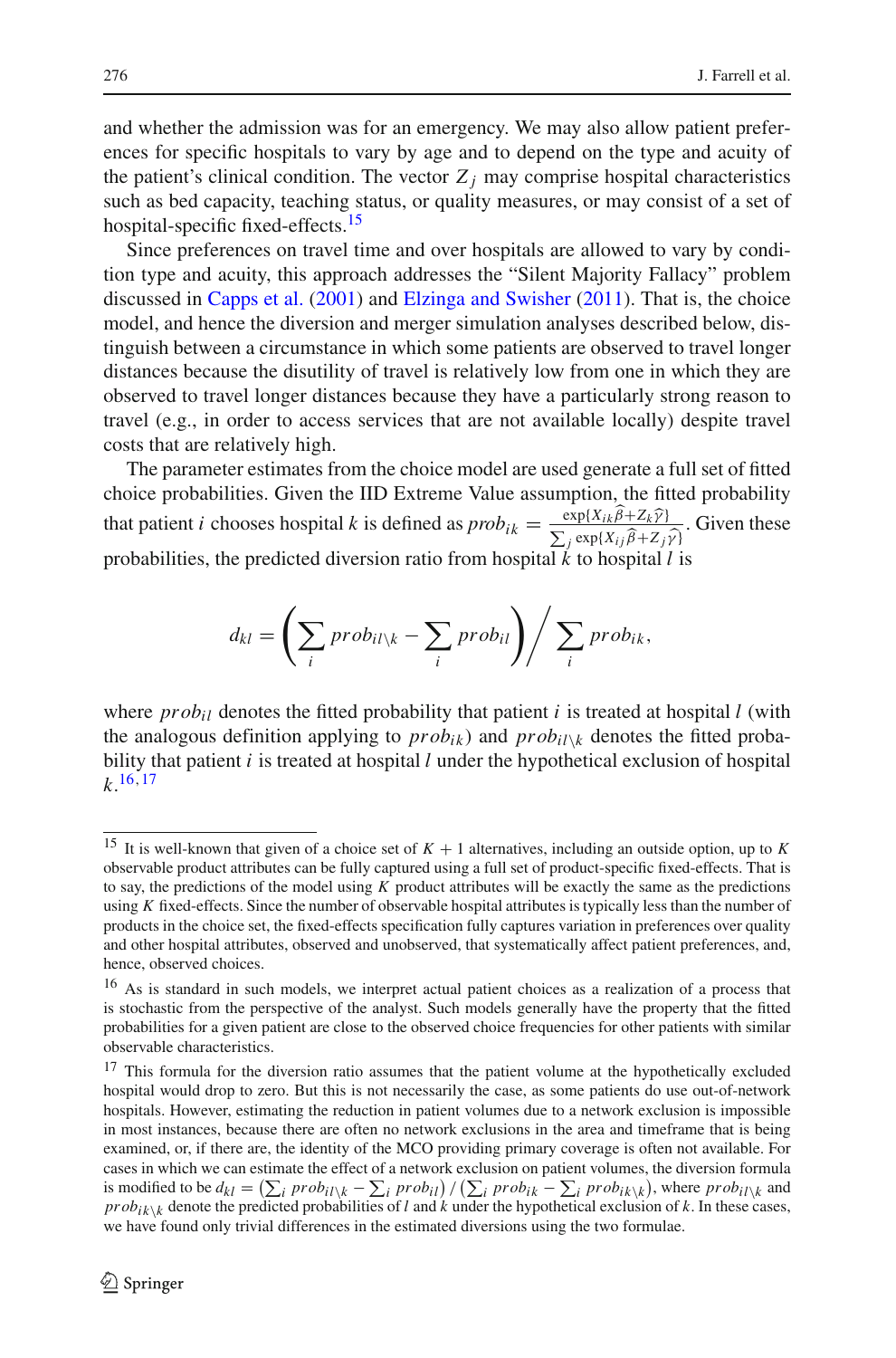It is well known that if one estimates a conditional logit applying data on relevant individual consumer characteristics, then diversions at the level of the consumer are proportional to that consumer's fitted choice probabilities, but diversions at the product level are not proportional to product level shares. The reason is that information on individual consumers makes it possible to identify variation in valuation of product characteristics across consumers. Hence, the model generates reasonable substitution patterns in that hospitals that are closer in product characteristics space to the hypothetically excluded hospital are predicted to capture a disproportionate (relative to observed shares) share of the diverted patients. See [Berry](#page-24-6) [\(1994,](#page-24-6) pp. 246–247).[18](#page-6-0)

This simple analysis has the important property that it is largely insensitive to the inclusion of competitively irrelevant geographic areas or hospitals. Unlike share-based concentration measures, it does not require, and in fact has no role for, a geographic market definition. Generally, we start with a broad patient population and a choice set consisting of a broad range of alternative hospitals. However, any claim that these should be made broader still is easily accommodated by simply including data on the additional ZIP codes and/or hospitals in the analysis. In contrast, a share-based concentration measure has the disadvantage of being highly sensitive to geographic market definition.

### 2.4 Merger Simulation

In this section, we present our approach to merger simulation, which is derived from the above theoretical framework. While our approach can be adapted to either separate or all-or-nothing post-merger bargaining, we present the latter case only since it is the most common.

Solving the first-order condition of the Nash objective function with respect to the equilibrium price (and applying the Envelope Theorem<sup>19</sup>) yields the expression

$$
p_k = \alpha \frac{V(\phi(p_k, p_{-k})) - V(\phi(p_{-k}))}{n_k} + (1 - \alpha) \frac{c_k(n_k)}{n_k} + \alpha \sum_{j \neq k} d_{kj} p_j.
$$
 (1)

<span id="page-6-2"></span>For a multi-hospital system that bargains on an all-or-nothing basis, we have for each hospital *j* in system *S*,

<span id="page-6-0"></span><sup>&</sup>lt;sup>18</sup> Since hospital characteristics are interacted with patient characteristics, and the predicted hospital volumes are, in effect, integrated over the empirical distribution of patient characteristics, the distribution of patient characteristics serves as a "mixing distribution" in the same manner as a parametric mixing distribution that is applied to a simple logit model in a setting in which only product-level shares are observed: e.g., [Berry et al.](#page-24-7) [\(1995](#page-24-7)). In some instances, it may be appropriate to add parametric mixing distributions to the patient-level choice model. For example, we have experimented with adding mixing distributions for household income (interacted with travel time) to the conditional logit model. In this model, patient-level diversions are not proportional to the predicted choice probabilities. However, we have found almost no difference in the estimated hospital-level diversions in the mixed conditional logit compared to the standard conditional logit model. The nested logit model discussed above also eliminates proportional diversion at the patient level to some degree.

<span id="page-6-1"></span> $\frac{\partial V(\phi(p_k, p_{-k}))}{\partial p_k} = \frac{\partial V(\phi(p_k, p_{-k}))}{\partial \phi(p_k, p_{-k})} \frac{\partial \phi(p_k, p_{-k})}{\partial p_k} = 0$  since  $\phi$  is chosen to maximize V.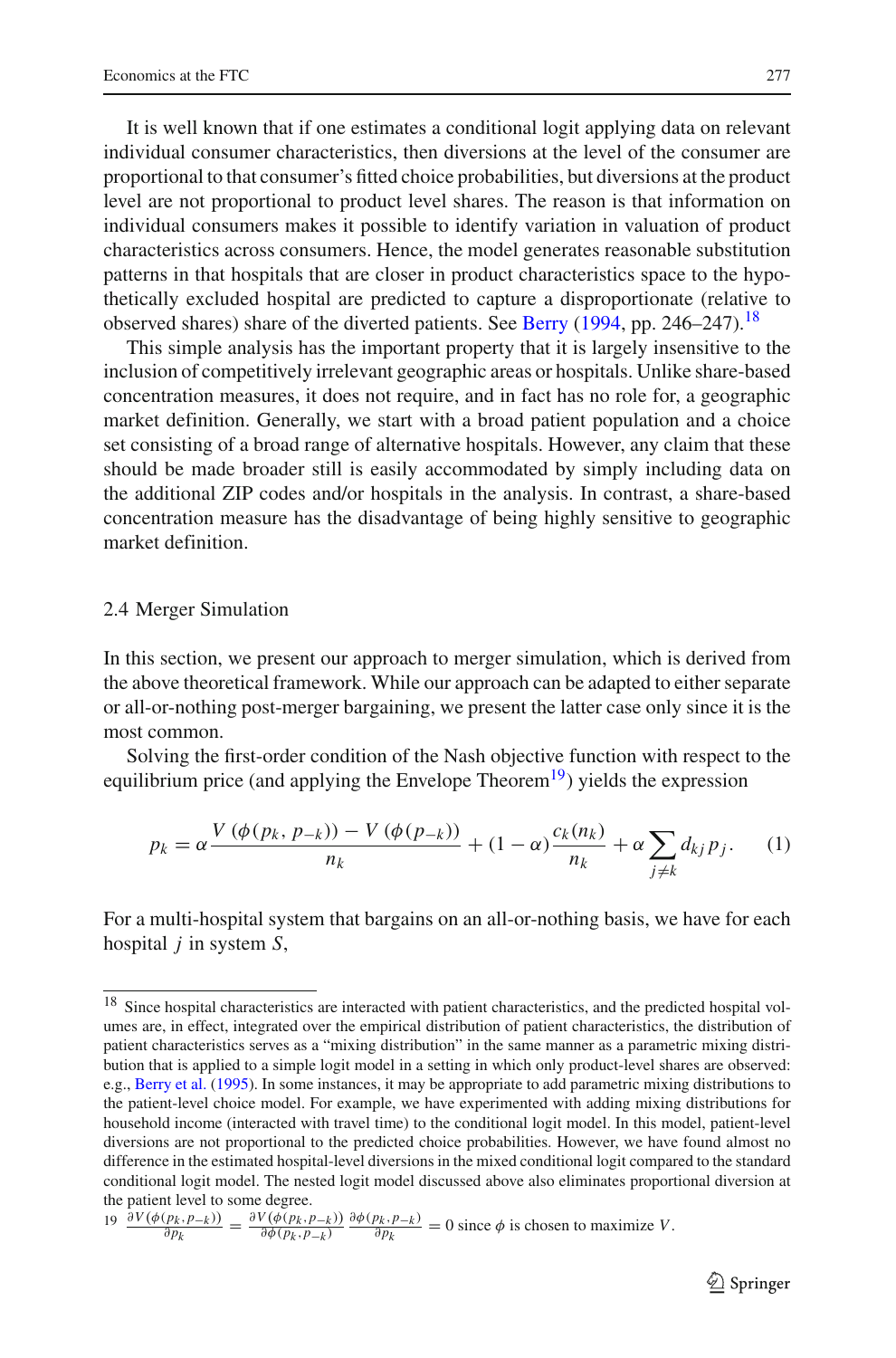$$
\sum_{j \in S} n_j p_j = \alpha \left( V \left( \phi(\{p_j\}_{j \in S}, p_{-S}) \right) - V \left( \phi(p_{-S}) \right) \right) + (1 - \alpha) \sum_{j \in S} c_j(n_j) + \alpha \sum_{j \in S} n_j \sum_{k \notin S} d_{jk} p_k.
$$

<span id="page-7-1"></span>Since this relationship is identical for each hospital in the system, we create a system-level analog to [\(1\)](#page-6-2) by dividing through by the total volume of the system. This gives

$$
p_S = \alpha \frac{V(\phi(\{p_j\}_{j \in S}, p_{-S})) - V(\phi(p_{-S}))}{\sum_{j \in S} n_j} + (1 - \alpha) \frac{\sum_{j \in S} c_j(n_j)}{\sum_{j \in S} n_j} + \alpha \frac{\sum_{j \in S} n_j \sum_{k \notin S} d_{jk} p_k}{\sum_{j \in S} n_j}, \tag{2}
$$

where  $p<sub>S</sub>$  denotes volume-weighted average price.<sup>[20](#page-7-0)</sup>

The expressions in  $(1)$  and  $(2)$  indicate that in equilibrium the hospital system receives a fraction  $\alpha$  of the equilibrium per-patient value that the MCO gains from the system's inclusion in the MCO's network. Comparative statics on [\(1\)](#page-6-2) and [\(2\)](#page-7-1) with respect to a small exogenous change in patient preferences that affect the payoffs of the MCO indicate that the system would also receive a fraction  $\alpha$  of the additional value generated by the change.

The last term in (1) and (2) captures price complementarities between competing hospitals in that they capture the component of the disagreement payoff of the MCO that depends on which hospitals patients will divert to and the prices at those hospitals. If we ignore these complementarities, then we can simulate the merger using a leastsquares regression based on [\(1\)](#page-6-2) for independent hospitals and on [\(2\)](#page-7-1) for multi-hospital systems.<sup>21</sup> We do not have a direct measure of *V*  $(\phi({p_j}_{j \in S}, p_{-j})) - V(\phi(p_{-S}))$ . Estimating it for each MCO/hospital system combination by jointly modeling and estimating the oligopoly game played by MCOs and the MCO/hospital bargaining games would be difficult, in part because the time cost would be prohibitively high in the context of a typical antitrust investigation, and also because the data burden placed on MCOs and their customers would be very high. Hence, we seek a proxy variable that can readily be computed using discharge and claims data that are obtained from state agencies and MCOs. Such a proxy should reflect the intuition that the difference in payoffs for the MCO should be determined primarily by the value-added of the hospital or system to the MCO's provider network from the perspective of consumers (i.e., by how much less attractive consumers would find an insurance product that

<span id="page-7-0"></span> $20$  Deriving a single expression for a system that bargains on an all-or-nothing basis is consistent with theory since, if volumes are not sensitive to prices, then the allocation of prices across the system is immaterial.

<span id="page-7-2"></span><sup>21</sup> Incorporating these complementarities into the analysis would require a more complicated regression framework than what is described here. The current hospital merger simulation literature ignores them, thus limiting the focus of the analysis to the first-order price effects that result directly from the potential elimination of competition. Therefore, these approaches will generally produce underestimated merger effects. We are currently exploring models that do account for price complementarities.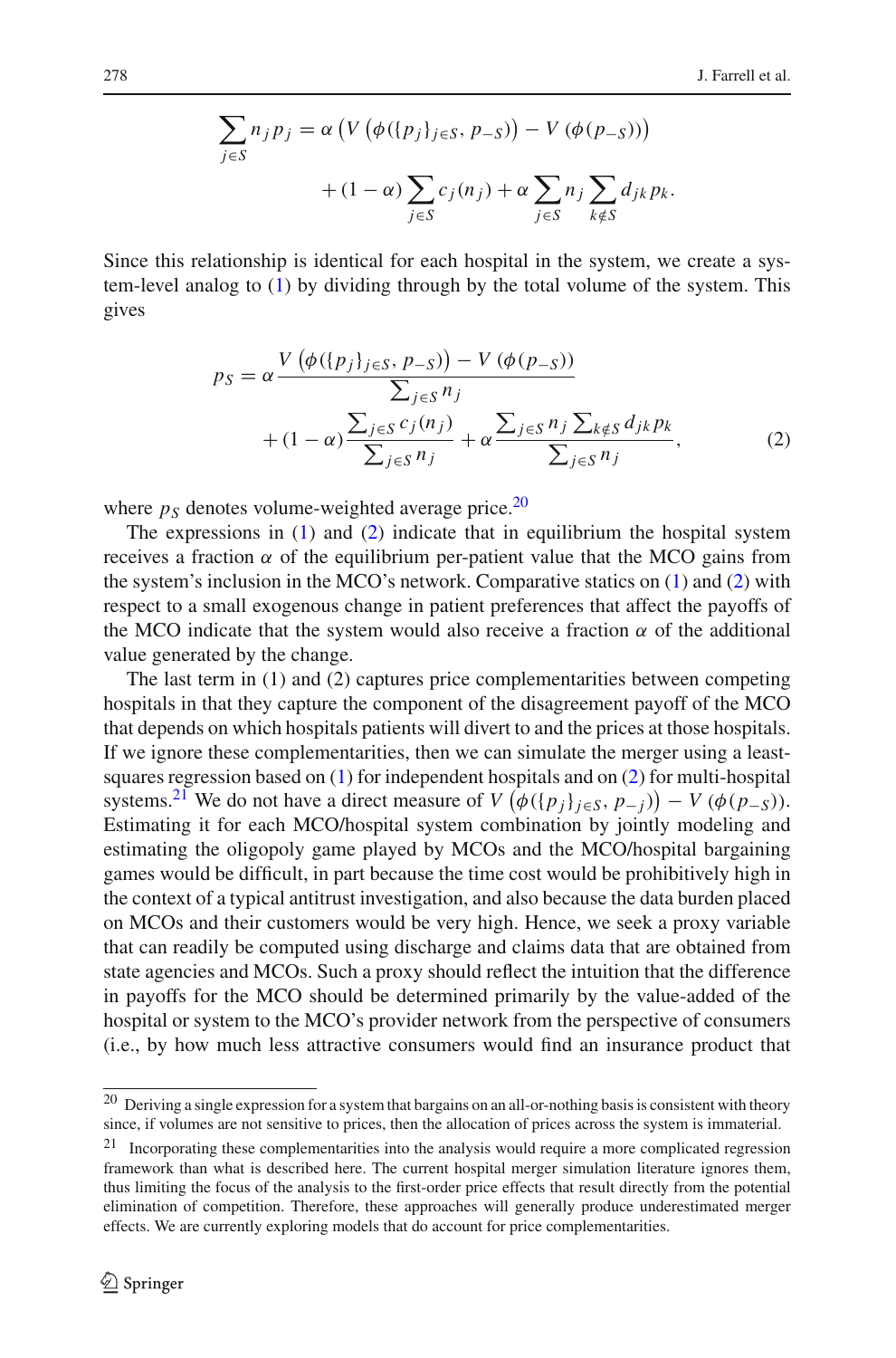excluded that hospital or system). We use the *willingness-to-pay* (*WTP*) measure that is presented in [Town and Vistnes](#page-25-0) [\(2001](#page-25-0)) and [Capps et al.](#page-24-8) [\(2003\)](#page-24-8), which is specifically constructed to capture this notion of value-added.<sup>[22](#page-8-0),[23](#page-8-1)</sup>

Holding constant the number of patients treated at a given system *S*, its *WTP* is larger if there are relatively few proximate alternatives because some patients will be forced to use much less preferred alternatives if *S* is excluded from the MCO's network. Similarly, *WTP* is larger if the component hospitals of *S* are close substitutes for one another because, if system *S* bargains on an all-or nothing basis, the exclusion of the entire system from the MCO's network will also cause some patients to use much less preferred alternatives.

Since *WTP* is a proxy for  $V(\phi({p_j}_{j \in S}, p_{-j})) - V(\phi(p_{-S}))$ , and given the relationship defined in  $(1)$  and  $(2)$ , the merger simulation exercise is based on a leastsquares regression of case-mix adjusted prices on *WTP* per discharge (*WTP\_PD*), rather than *WTP* itself. Since this measure of bargaining power is defined on a perdischarge basis, it does not predict that a large system will have a high price simply because it has a large patient volume.<sup>[24](#page-8-2)</sup> Rather, the extent to which a large system has a large *WTP\_PD* is driven by the closeness of substitution between the component hospitals, not its overall patient volume. A hospital with few discharges, but with few proximate competitors, will have a high *WTP\_PD* compared to a hospital with the same number of discharges but many proximate competitors. In contrast, a large hospital with many close competitors may have a large number of discharges but many of those patients may only slightly prefer it to their next best alternative. Such a hospital will have a low *WTP\_PD*. Also, like the diversion analysis discussed above, the simulation exercise does not depend on an a priori market definition.

Mergers introduce discrete changes in  $V(\phi({p_j}_{j \in S}, p_{-j})) - V(\phi(p_{-S}))$ , which means the feedback of price changes into premiums (both the MCO's and its competitors') and then into the MCO's payoff functions will not necessarily be negligible. Hence, [\(1\)](#page-6-2) [and](#page-24-9) [\(2\)](#page-7-1) [are](#page-24-9) [first-order](#page-24-9) [linear](#page-24-9) [approximations](#page-24-9) [of](#page-24-9) [the](#page-24-9) [true](#page-24-9) [relationship.](#page-24-9) Balan and Brand [\(2011\)](#page-24-9) evaluate the effect of this approximation by using simulated data to calculate "true" merger effects and then comparing them to the effects that are predicted by the simulation method described here. Preliminary results suggest that that the simulations do reasonably well, with some tendency to under-predict the true effects.

<span id="page-8-0"></span><sup>22</sup> See [Capps et al.](#page-24-8) [\(2003](#page-24-8)) for a detailed derivation of *WTP*. To briefly summarize, the *WTP* of system *S* is defined as  $E_{\varepsilon}$   $[\max_{k \in G} \{U_{ik}\}] - E_{\varepsilon}$   $[\max_{k \in G \setminus S} \{U_{ik}\}]$ , where *G* denotes the set of hospitals in the MCO's network, for the observed characteristics (demographic and clinical) of patient *i* and the set of hospital characteristics. This is then integrated over the distribution of patient characteristics. As such, it measures the value-added of system *S* to the provider network from the perspective of the MCO's enrollees.

<span id="page-8-1"></span><sup>&</sup>lt;sup>23</sup> There are other possible proxies for hospital bargaining power that may be applied, though they are less directly related to the value-added intuition described here. These include the *hospital-specific HHI* measure that is described in [Capps and Dranove](#page-24-10) [\(2004](#page-24-10)).

<span id="page-8-2"></span><sup>&</sup>lt;sup>24</sup> In this framework, merger effects are due solely to reduction in competition, meaning that a merger between hospitals that are not substitutes would have no effect on price. If we allowed for the possibility that MCOs or hospitals' payoff functions are concave, then "pure size" effects would become possible. However, this effect will only be significant if hospitals and MCOs are meaningfully different in the concavity of their payoff functions. There is empirical evidence that such pure size effects are small; see [Sorensen](#page-24-11) [\(2003](#page-24-11)).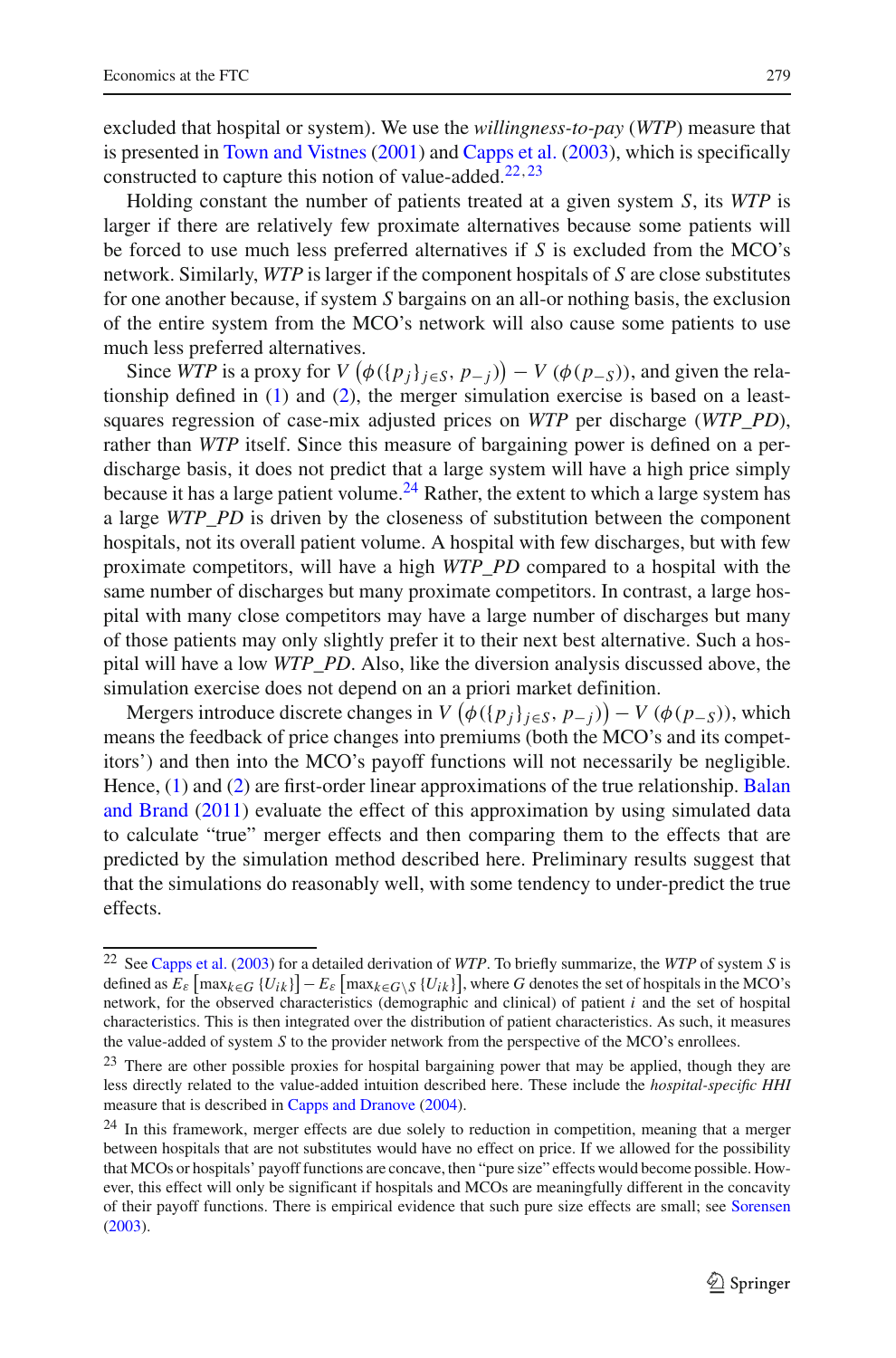Prices are derived from claims-level data obtained from MCOs, which are aggregated to the discharge level and then adjusted for case-mix. Cost data may be obtained directly from hospitals or from the Centers for Medicare & Medicaid Services (CMS) cost reports.

The specification of the regression model hews closely to  $(1)$  and  $(2)$ , but may vary as case-specific circumstances suggest. While omitted variable bias is an important consideration, the inclusion of any additional variables beyond *WTP\_PD* and cost must come with a strong argument that it is not already captured by those two variables. MCO and year fixed-effects satisfy this condition and are commonly included. In contrast, any attribute that theory suggests should affect patient preferences over hospitals, and, hence, the value-added of hospitals to the MCO's network, should be captured in *WTP\_PD*. Similarly, if the attribute is costly to produce, the higher costs should be captured in the cost measure. For example, hospital quality affects preferences and can be costly to produce. If the conditional logit model contains hospital fixed-effects and interactions of these fixed effects with patient-level indictors of clinical condition, then *WTP\_PD* will capture patient preferences over quality measures and variation in preferences over quality by clinical condition.<sup>[25](#page-9-0)</sup> Therefore, in this framework, there generally is no rationale for including quality measures as separate explanatory variables in the regression if the available cost measure captures the cost of producing the quality.

Including variables that are highly correlated with the bargaining power measure, but that in fact act on prices only through the bargaining power measure, as separate regressors can lead to incorrect inference due to collinearity. In addition, it is straightforward to show that if the sample size is small (as is often the case) or if the error variance is high, including these regressors, or other spuriously correlated variables, can produce highly unstable coefficient estimates (even though the least-squares estimator remains, strictly speaking, unbiased) and can significantly reduce the power of hypothesis testing. Hence, in the small sample case, it is particularly important that the specification of the model be carefully guided by theory—particularly in terms of whether and how other explanatory variables should be included.<sup>26</sup> This is in contrast to the hospital choice model discussed earlier, in which the number of observations

<span id="page-9-0"></span><sup>25</sup> As noted above, *WTP\_PD* will capture quality, or any other hospital attribute that consumers value, whether the model directly includes those attributes or employs hospital fixed effects only. The value of *WTP\_PD* would be exactly the same under both specifications. If some observed hospital attributes may be altered by a merger, then those attributes could be included as explanatory variables so the effect of the potential change can be examined. In this case, the model must exclude a number of hospital fixed effects that is equal to the number of included attributes.

<span id="page-9-1"></span><sup>&</sup>lt;sup>26</sup> Note that the approach to model specification in this framework is fundamentally different from a regression model that retrospectively estimates the treatment effect of a merger using a differences-in-differences approach. In the differences-in-differences analysis, the pre- and post-merger bargaining power of hospitals is not modeled. Hence, any attribute that may affect prices through patient preferences over hospitals could be included as a separate explanatory variable. In a prospective analysis in which the bargaining game between hospitals and MCOs is directly considered, attributes that affect prices through patient preferences over hospitals should be reflected in the underlying utility model, and, hence, in the bargaining power measure.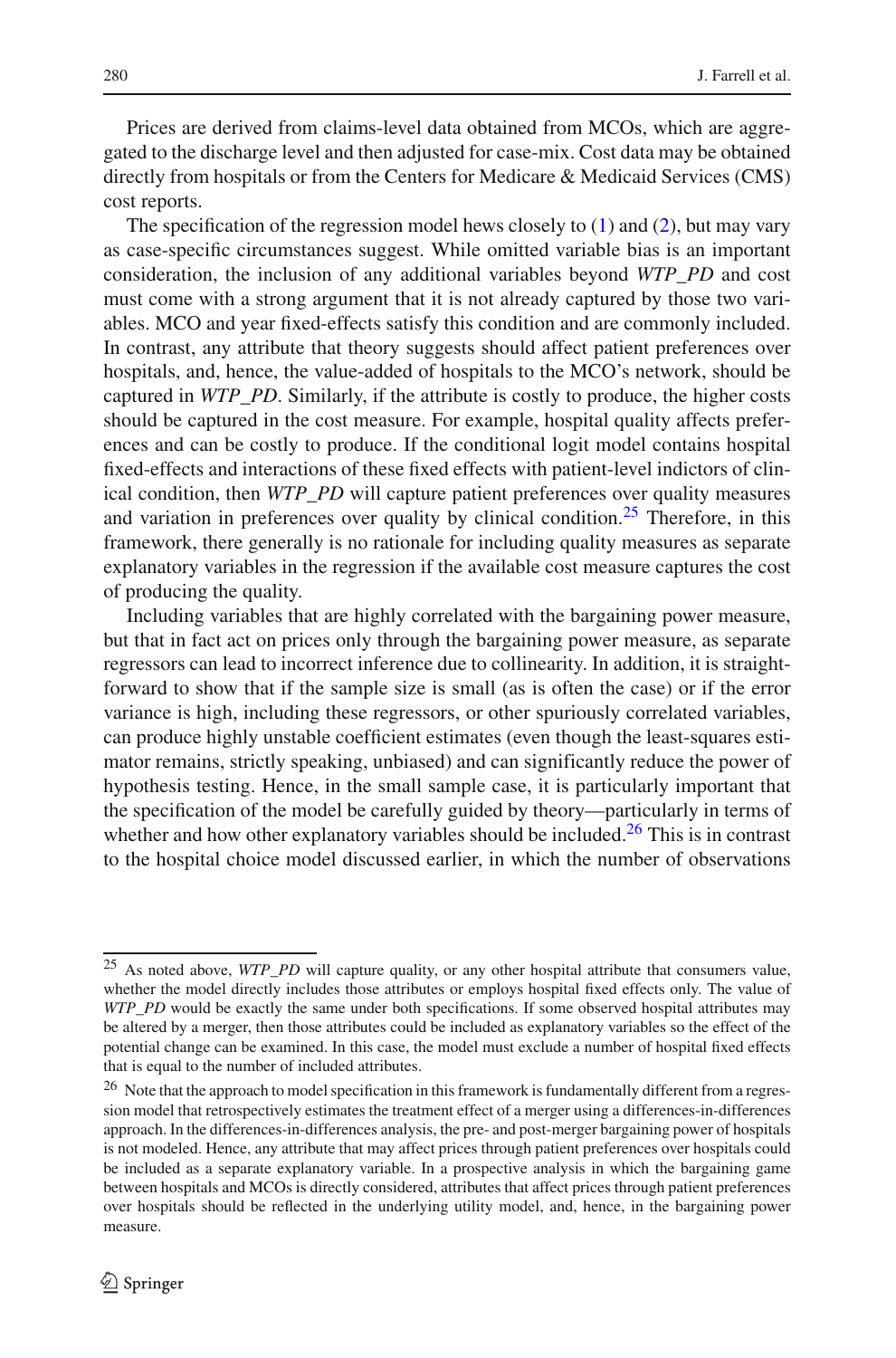is usually very large. The small number of observations in the merger simulation regression model (typically less than 200) make this a salient issue.<sup>27</sup>

Direct measures of average cost may or may not be included in the regression. While including some measure of average cost may be preferable, we have found, in some circumstances, that costs may be jointly determined with prices, particularly for non-profit hospitals. For example, it may be the case that hospitals that receive higher reimbursements are more likely to make significant investments in office amenities, marketing efforts, or other expenditures that have little to do with the incremental cost of providing patient care. These expenditures may contaminate the available cost measure, and therefore bias downward the estimated coefficient on *WTP\_PD*. Hence, it may be preferable to include proxy variables that indirectly measure the exogenous variation in costs in lieu of the direct cost measure.

Finally, the fact that the dependent variable in the regression model is a case-mix adjusted price may reduce the necessity of including any cost measure. Once prices are case-mix adjusted, the only relevant exogenous cost variation should be limited to the cost of direct healthcare inputs such as supplies or, perhaps, labor inputs. In many instances, there may be little reason to think that input costs will vary significantly across hospitals within a given area on a case-mix adjusted basis.

Given the estimated regression model, it is straightforward to generate a predicted price effect that is consistent with the bargaining model. The relevant question is whether the merged hospitals will be able to extract higher prices from an MCO together than they could, on average, separately. Hence, the model generates a predicted change relative to the volume-weighted average pre-merger price (or predicted "but-for" prices if they are likely to be substantially different). Following [Capps et al.](#page-24-8) [\(2003\)](#page-24-8), the predicted level effect of a merger between system *S* and hospital *k* relative to the volume-weighted average pre-merger price is given by

$$
\widehat{\beta}\left(\text{WTP\_PD}_{Sk} - \frac{n_S}{n_S + n_k}\text{WTP\_PD}_S - \frac{n_k}{n_S + n_k}\text{WTP\_PD}_k\right),\right
$$

where  $\hat{\beta}$  denotes the estimated regression coefficient on *WTP\_PD*.<sup>[28](#page-10-1),[29](#page-10-2)</sup> The expression inside the parentheses is the change in *WTP*\_*P D* across the post-merger system due to the change in ownership, holding all attributes constant. We assume that the relationship between *WTP\_PD* and price is unaffected by the change in market structure. This is consistent with assuming that the split parameter in the bargaining model is

<span id="page-10-0"></span><sup>27</sup> The unit of observation is typically a system/MCO/year combination. Hence, there may be several observations from a given system/MCO contract period. Since these observations are not independent, we typically cluster standard errors within system/MCO combinations. This has an effect that is similar to reducing the number of observations.

<span id="page-10-1"></span><sup>&</sup>lt;sup>28</sup> Since *WTP\_PD* is a proxy variable for  $\left[ V \left( \phi \left( p_k, p_{-k} \right) \right) - V \left( \phi \left( p_{-k} \right) \right) \right] / n_k$ , the regression coefficient  $\beta$  captures both the split parameter  $\alpha$  and the underlying regression coefficient between *WTP\_PD* and  $\left[ V \left( \phi \left( p_k, p_{-k} \right) \right) - V \left( \phi \left( p_{-k} \right) \right) \right] / n_k$  which converts *WTP\_PD*, measured in "utils", to dollars.

<span id="page-10-2"></span><sup>&</sup>lt;sup>29</sup> Since the prediction of the model is on the volume-weighted average price of the post-merger system, there is no specific prediction for each hospital involved in the transaction. As noted above, this is consistent with theory since under all-or-nothing bargaining, and if volumes are not sensitive to price, the allocation of the predicted price effect across the merging hospitals is immaterial.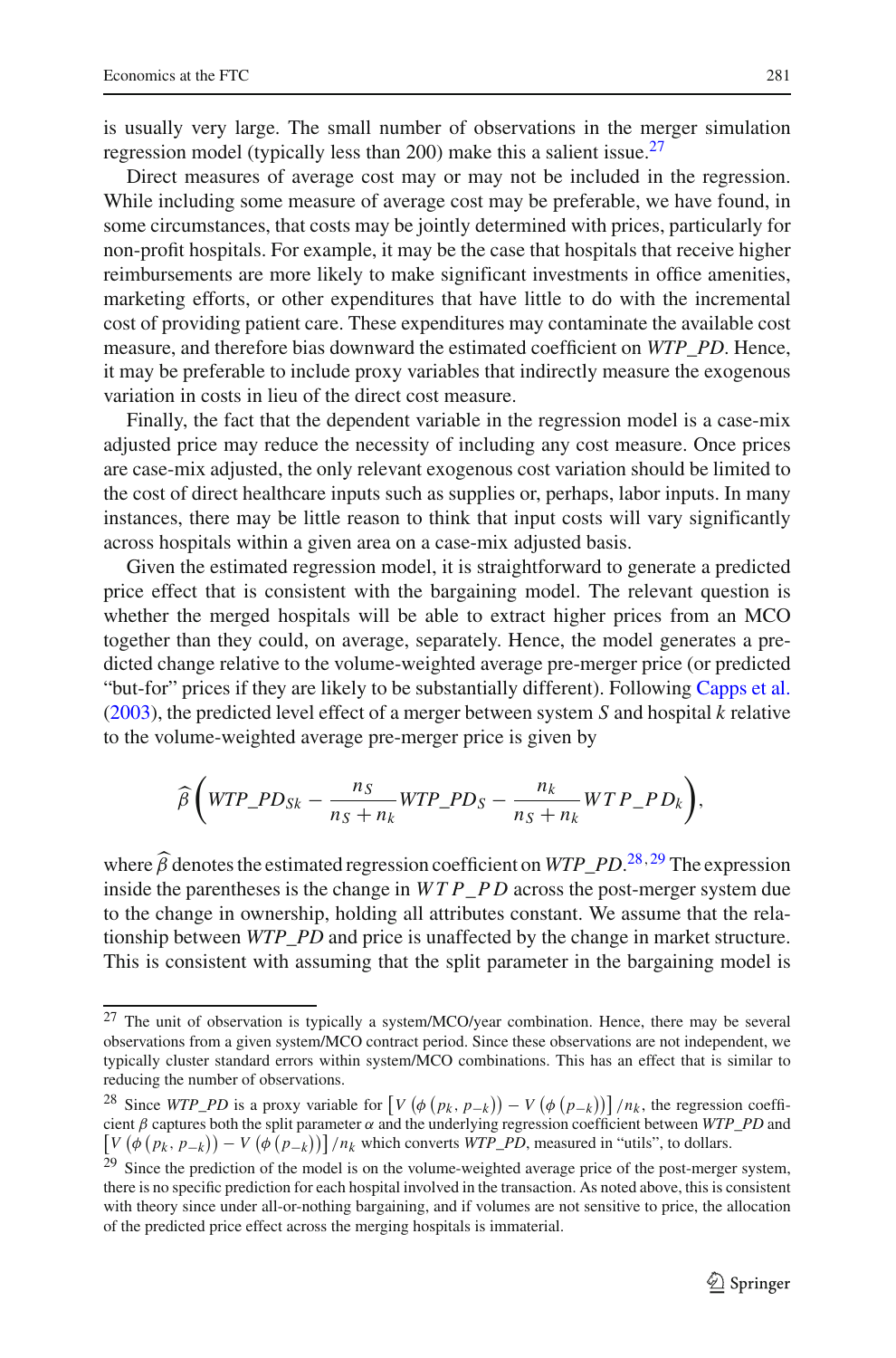unaffected by the merger. The predicted effect will be close to zero if either  $\beta$  is close to zero or if the estimated diversions between *S* and *k* are close to zero.<sup>30</sup>

We note that this analysis may also be used to define antitrust (geographic and product) markets. While this application may seem to be of limited value since the merger simulation already provides direct evidence on the likely competitive effects, it may nonetheless be useful for other components of the overall antitrust analysis.

Finally, we emphasize that the empirical analysis described here is only one part of the antitrust analysis of a proposed hospital merger. Documentary and interview evidence and other economic analyses are other key components. The merger simulation exercise is, therefore, just one part of the body of evidence that is considered in the evaluation of whether a given merger is likely to substantially lessen competition.

### **3 Authorized Generic Drugs and the Potential for Entry Deterrence**

Hospitals comprise only one part of our health care antitrust agenda. In addition, we examine consolidations and market behavior in all areas of the health care sector including pharmaceuticals. In this segment, we describe the results of our latest research on the effects on drug prices and on patent challenges of "authorized generic" (AG) drugs: a generic version of a drug that is produced by the firm that holds the patent on the branded drug. As part of the response to growing competition with generic drugs, $31$  brand-name drug firms sometimes introduce AGs. AGs are approved by the US Food and Drug Administration (FDA) as brand-name drugs, but are marketed as generic drugs.<sup>32</sup>

The competitive effects of AGs are theoretically ambiguous. Although competition from AGs may contribute to lower generic drug prices [\(Berndt et al. 2007](#page-24-12)), AGs could deter [generic](#page-24-13) [entry](#page-24-13) [in](#page-24-13) [markets](#page-24-13) [that](#page-24-13) [require](#page-24-13) [patent](#page-24-13) [challenges](#page-24-13) [to](#page-24-13) [gain](#page-24-13) [entry](#page-24-13) [\(](#page-24-13)Hollis and Lang [2007\)](#page-24-13).<sup>[33](#page-11-3)</sup> Members of Congress have requested that the FTC consider these issues and examine the impact of authorized generics on competition in the prescription drug marketplace, which was initially considered in a 2009 interim report, and is now the focus of the final FTC authorized generic report (FTC [2011\)](#page-24-14).

The regulatory framework governing generic entry via patent challenge is laid out in the Hatch–Waxman Act.<sup>34</sup> Under the law, a generic company can ask for FDA

<span id="page-11-0"></span><sup>30</sup> Merger-specific efficiencies that involve cost reductions can be evaluated in the same way: the postmerger cost minus the volume-weighted average of the pre-merger costs.

<span id="page-11-1"></span> $31$  An FTC Report on Authorized Generics [\(2011](#page-24-14)) reported that, on average, a brand company that faces competition from just one generic competitor loses 70% of pre-generic revenue within the first six months of facing generic competition.

<sup>32</sup> For example, AGs are typically priced lower than the brand.

<span id="page-11-3"></span><span id="page-11-2"></span><sup>&</sup>lt;sup>33</sup> The economics literature addressing the effects of entry-deterrence is large. The literature addressing the entry-deterrence effects of product proliferation in differentiated product markets may be particularly relevant. See, for example, [Scherer](#page-24-15) [\(1979\)](#page-24-15) and [Schmalensee](#page-24-16) [\(1978](#page-24-16)).

<span id="page-11-4"></span><sup>34</sup> The Hatch–Waxman Act is formally known as the Drug Price Competition and Patent Restoration Act of 1984, Pub. L. No 98-417, 98 Stat. 1585 (1984). The Act requires a generic applicant to certify that its version does not violate the patents that are associated with the reference drug by referring to relevant paragraphs of the Act. Paragraph I certifies that the reference drug has no patents; Paragraph II certifies that the reference drug only has expired patents; Paragraph III certifies that the reference drug has unexpired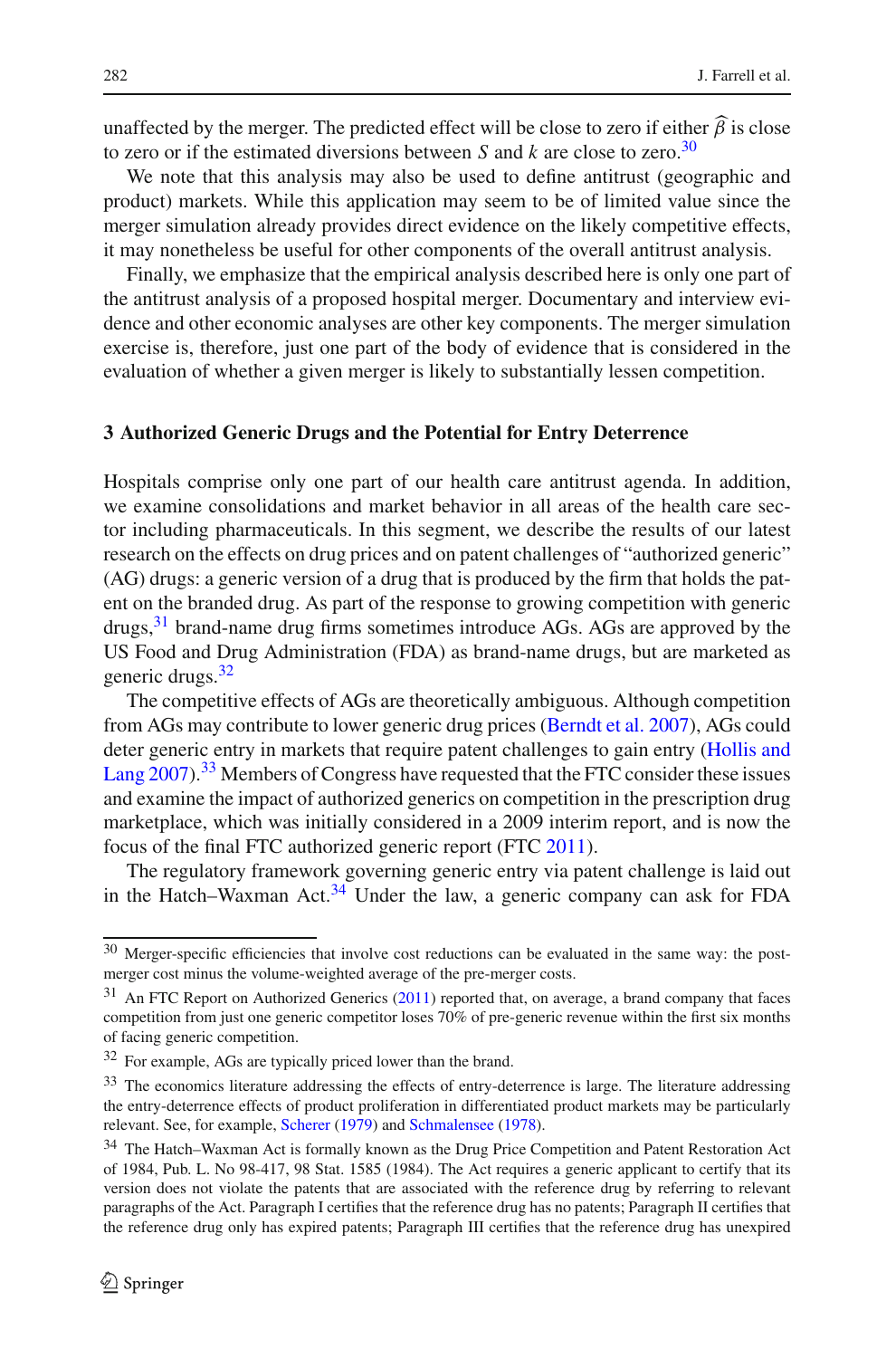approval prior to the expiration of the patents that cover the branded product if the generic claims that the patents are invalid or not infringed and if it gives notice of its claims to the brand company. These are referred to as "Paragraph IV" filings in reference to the relevant section of the Act. Such a challenge usually results in an infringement suit being filed by the brand firm.

A key provision of the Hatch–Waxman framework is the grant of 180 days of marketing exclusivity to the first generic manufacturer that seeks entry via such a challenge once entry has occurred. During this period the FDA may not approve subsequent generic entrants for the same drug product. The rationale for this prize is that it will encourage generic firms to challenge weak or narrow patents by singling out a specific challenger in an attempt to prevent a free-rider problem.<sup>[35](#page-12-0)</sup> However, the Act does not prohibit an AG from marketing during exclusivity because the AG can rely upon the FDA's approval of the brand. Competition with the AG during the 180-day exclusivity may lower prices and take share from the first-filer, reducing the revenues that a patent challenger earns following a successful patent challenge.<sup>36</sup> As we confirm below, AGs reduce the expected reward from a successful challenge, thereby reducing generic manufacturers' incentives to challenge patents in the first instance, but the question is by how much.

The discouragement of entry is only a potential issue if the AG causes the returns from the 180-day exclusivity period to become insufficient to induce patent challenges. If the introduction of an AG does not deter a patent challenge, then competition from the AG both during and following exclusivity may contribute to lower generic prices. Consideration of the net effects of AGs should weigh the benefits that are associated with such competition against any entry deterrence effects. This calculation depends on the magnitude of pricing effects and the types of drugs deterred (if any).

In an effort to characterize the importance of the deterrence effect, the final authorized generic report provides a broad characterization of the role that AGs have in the marketplace for prescription drugs (FTC [2011\)](#page-24-14). The principal analysis develops a model that characterizes affected challenges by the market size of the drug and the generic's belief that it can successfully challenge the brand's patent protection. Econometric estimates of the effects that AGs have on the prices of generic drugs and the revenues of first-filers both during and following the 180-day exclusivity are used to calibrate the model. We find that AGs may deter entry into

Footnote 34 continued

patents, but that the applicant intends to wait until its expiration to market their drug; and Paragraph IV certifies that the reference drug has unexpired patents that the applicant asserts it does not violate either because the patent is invalid or because its generic drug does not infringe the patent.

<span id="page-12-0"></span><sup>&</sup>lt;sup>35</sup> In some circumstances, Hatch–Waxman allows the FDA to designate more than one firm as the firstfiler. Multiple first-filers would share the 180-day exclusivity period. Despite this possibility, the majority of 180-day exclusivity periods in our sample are observed with a single first-filer, though data for markets with multiple first-filers are included in the analysis to help separately identify the impact of the AG from the impact of increasing the number of suppliers.

<span id="page-12-1"></span><sup>&</sup>lt;sup>36</sup> First-filers and patent challengers are related terms, but are not identical. A first-filer is the status of specific generic firms that file their paragraph IV ANDA application before other applicants. Patent challengers are any generic firms that file an ANDA under the paragraph IV requirements of the Hatch–Waxman Act and either launches their ANDA version of the product or literally challenges the patents in court.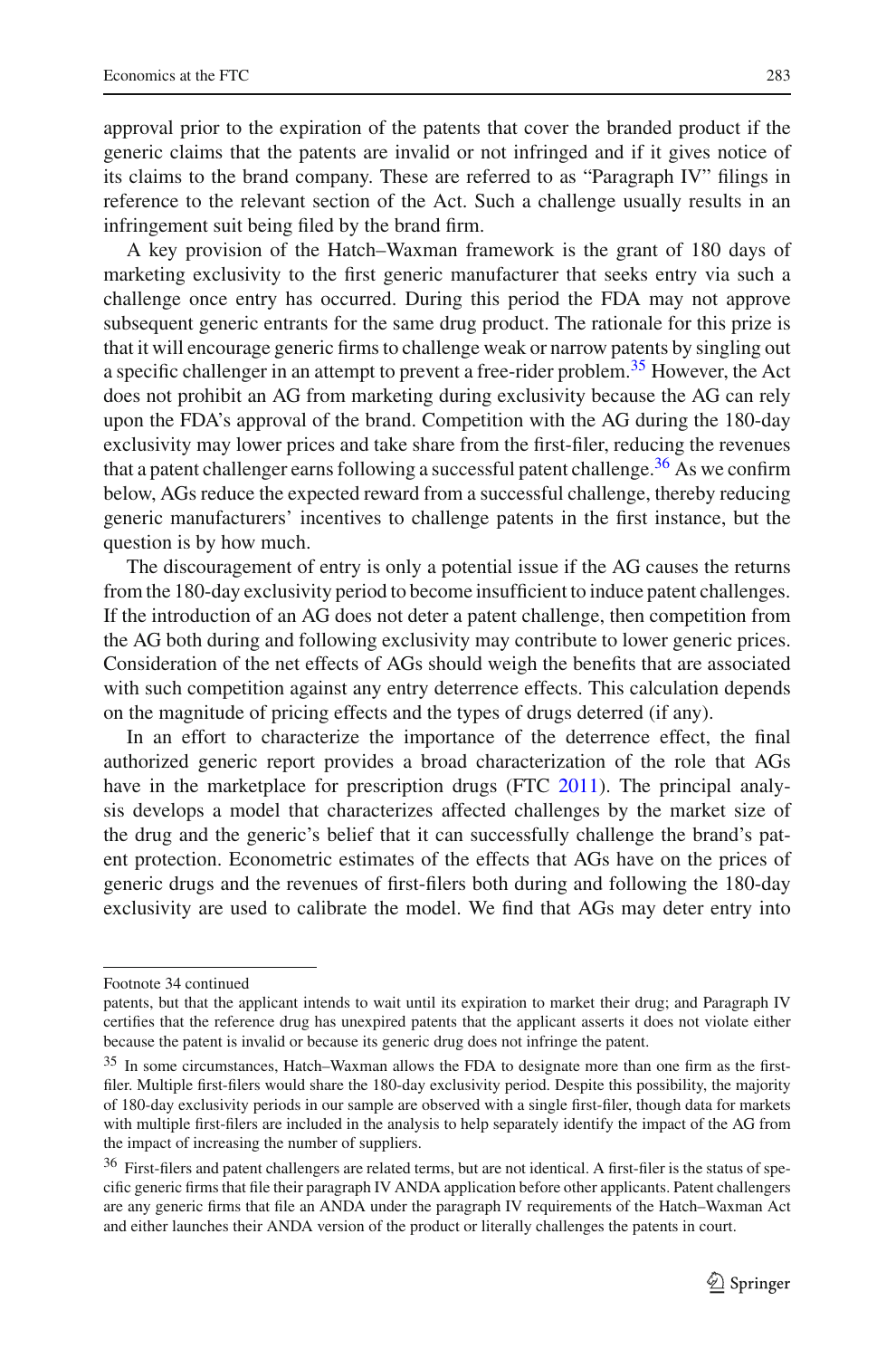relatively small drug markets: in particular, drugs that are located in the bottom sales decile. In the following sections, we more fully describe our model and our results.

## 3.1 Estimation Strategy: AG Effects on First-Filer Revenues and Generic Prices

The empirical analysis of entry incentives into markets for drugs that are protected by patents considers the effect that an AG has on generic drug prices and the expected revenues of the first-filer applicant(s) both during and following the 180-day exclusivity period. The analysis uses information from the FDA combined with monthly wholesale price and expenditure data from IMS Health (IMS).<sup>37</sup> These data provide a detailed description of many drug characteristics, which are used to define a "drug", for purposes of the analysis, as the combination of active ingredient(s) strength-therapeutic class and dosage form. $38$  The analysis that is summarized here only considers oral solid drugs that were marketed during 180-day exclusivity periods occurring during the period January 2003 through December 2008.[39](#page-13-2) Information that was obtained from the FDA is used to determine whether a drug faced a patent challenge and the dates of any exclusivity arising from the challenge.<sup>[40](#page-13-3)</sup> First-filers are identified in the data as generic firms with positive sales during exclusivity that are not AGs.

# *3.1.1 First-Filer Revenues During the 180-Day Exclusivity Period*

The first-filer's revenues that are associated with the 180-day exclusivity period can be affected by the presence of an AG competitor. This effect is estimated by regressing first-filer revenues against drug characteristics and an indicator for whether an AG was introduced. The formal specification is presented as Eq. [\(3\)](#page-14-0):

<span id="page-13-0"></span><sup>37</sup> The dataset used is the IMS Health, IMS National Sales Perspectives™, January 2003 to December 2008, Retail and Non-Retail Channels, Data Extracted February 2009. The channels included in our NSP sample are: Chain Stores, Clinics, Federal Facilities, Food Stores, HMOs, Home Health Care, Independents, Long-Term Care, Mail Service, Misc-Other, Misc-Prisons, Misc-Universities, and Non-Federal Hospitals. The analysis that is summarized here aggregates over these channels.

<span id="page-13-1"></span><sup>38</sup> Sales information is also used to construct the number of competing firms and the entry date. The number of competing generic firms is defined to be the number of generic firms with positive sales during the month. Generic entry is defined as the first month in which any generic firm (including an AG) is observed with positive dollar sales. Exit is defined to be three consecutive months of zero sales following a month with positive sales. If such an exit is observed, the exit date is defined to be the month following the last month observed with positive sales.

<span id="page-13-2"></span> $39$  Oral solid medications are defined using the "doseform" and the "three-letter code" variables that are provided by IMS. The sample also omits decongestants and vitamins. Those drugs are often sold without a prescription outside of channels tracked by IMS. See Appendix I of the FTC Report for a complete list of therapeutic classes that are omitted and the dosage forms that are included.

<span id="page-13-3"></span> $40$  FDA information was supplemented and verified using data that were subpoenaed from the pharmaceutical firms.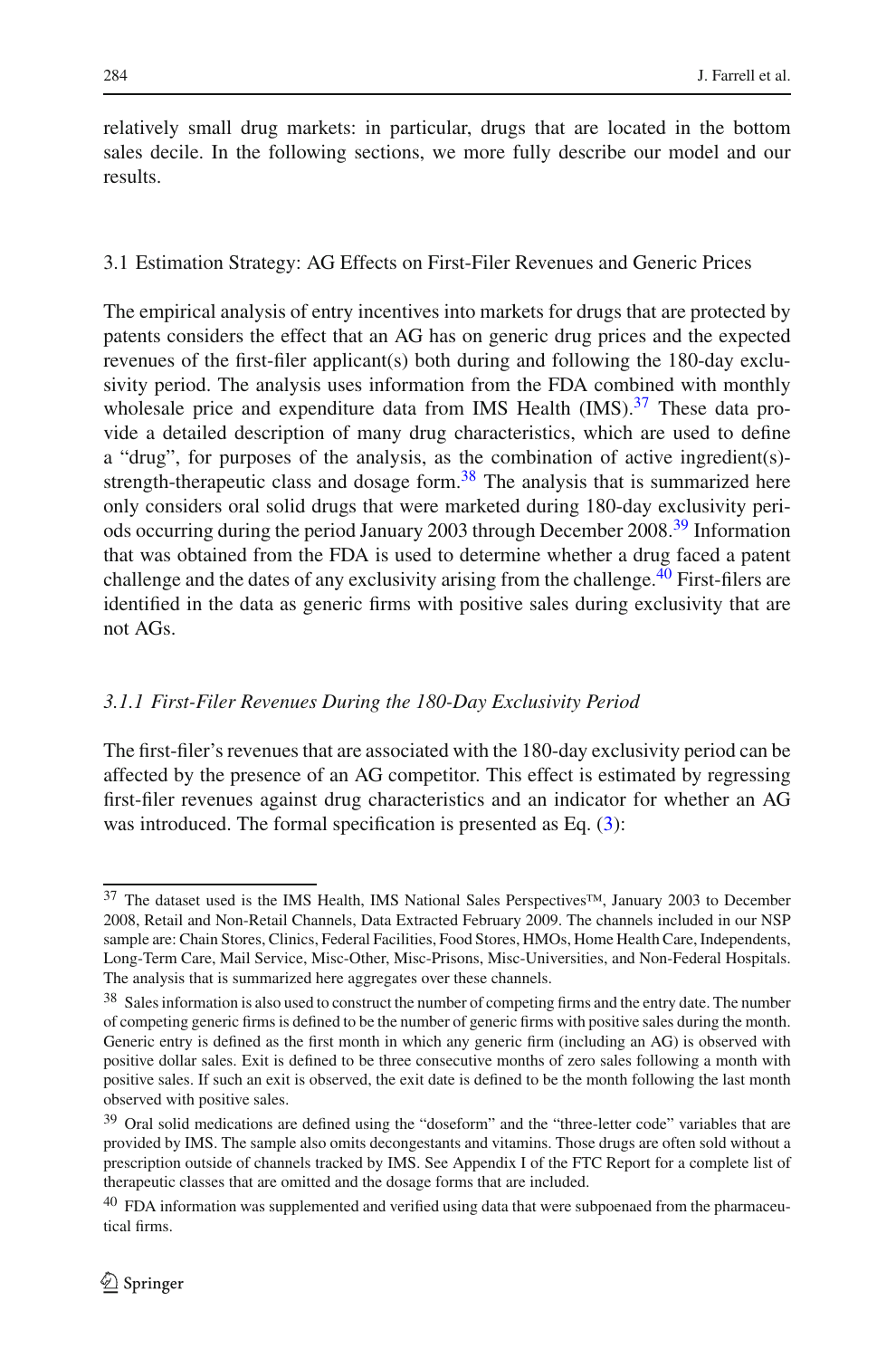<span id="page-14-0"></span>
$$
R_{dt}^{f} = \alpha + \beta_{ag}ag_{dt} + \sum_{j=2}^{4} \beta_{mj} man_{jdt}
$$
  
+ 
$$
\sum_{j=2}^{4} \beta_{agj}ag \cdot man_{jdt} + \delta_{year} + \delta_{tc} + \delta_{df} + \delta_{months} + \varepsilon_{dt}.
$$
 (3)

The dependent variable,  $R_{dt}^f$ , is the first-filer revenues for drug *d* in month *t* as a fraction of pre-entry brand revenues. Pre-entry brand revenues are measured as the average of brand revenues during the quarter immediately preceding generic entry.  $R_{dt}^{f}$  is regressed against fixed-effects for the calendar year,  $\delta_{year}$ , therapeutic class of the drug,  $\delta_{tc}$ , dosage form,  $\delta_{df}$ , and months since generic entry first occurred,  $\delta_{months}$ . The variable of interest is the indicator variable, *ag*, which is equal to one if an AG is present in the market during month *t*, and equal to zero otherwise.[41](#page-14-1) The AG indicator is interacted with indicators that reflect the number of manufacturers that were present in the market to allow the effect of an AG to vary flexibly by the number of competitors in the market. $42$ 

The impact of AG competition on the proportion of pre-entry brand sales a lone first-filer can expect to earn in revenues during the 180-day exclusivity period can be calculated as  $\beta_{ag} + \beta_{ag2} + \beta_{m2}$ , and dividing this by the average (normalized) revenues of a lone first-filer,  $\overline{R}$ , gives the percentage impact of AG entry on the first-filer.

### *3.1.2 First-Filer Revenues Following the 180-Day Exclusivity Period*

Following the 180-day exclusivity period, independent generic firms can observe the presence of an AG and adjust the entry decision accordingly. Consequently, the analysis of first-filer revenues following the 180-day exclusivity considers the effects of displacing a generic drug (an Abbreviated New Drug Application (ANDA) generic) by an AG rather than the effect of facing an additional AG competitor.<sup>[43](#page-14-3)</sup> As in the analysis of first-filer revenues during exclusivity, this effect is estimated by regressing normalized first-filer revenues following exclusivity against fixed-effects for the year, therapeutic class, dosage form, and months since generic entry first occurred. However, the analysis following exclusivity accounts for more than ten competitors, and limits the analysis to the 2.5 years following the first 180-days of generic entry.

<span id="page-14-1"></span><sup>41</sup> An AG is included in the count of the number of manufacturers. For example, a market with a first-filer and no AG has one generic manufacturer, and a market with an AG and a first-filer has two manufacturers.

<span id="page-14-2"></span><sup>&</sup>lt;sup>42</sup> Due to the possibility of multiple first-filers, some drugs are observed with as many as four manufacturers during exclusivity. However, the analysis of deterrence considers only markets with a single generic competitor. In markets with multiple first-filers, the deterrence effect of an AG is likely to be small.

<span id="page-14-3"></span><sup>&</sup>lt;sup>43</sup> To investigate the assumption that an AG more-or-less displaces one ANDA generic, data on the number of generics that are present in markets two years after first generic entry was analyzed to determine if entry patterns differed in AG markets. Controlling for pre-entry brand sales, the number of generic competitors that are present in the market after two years, including the AG, was not statistically different between markets with an AG and those without.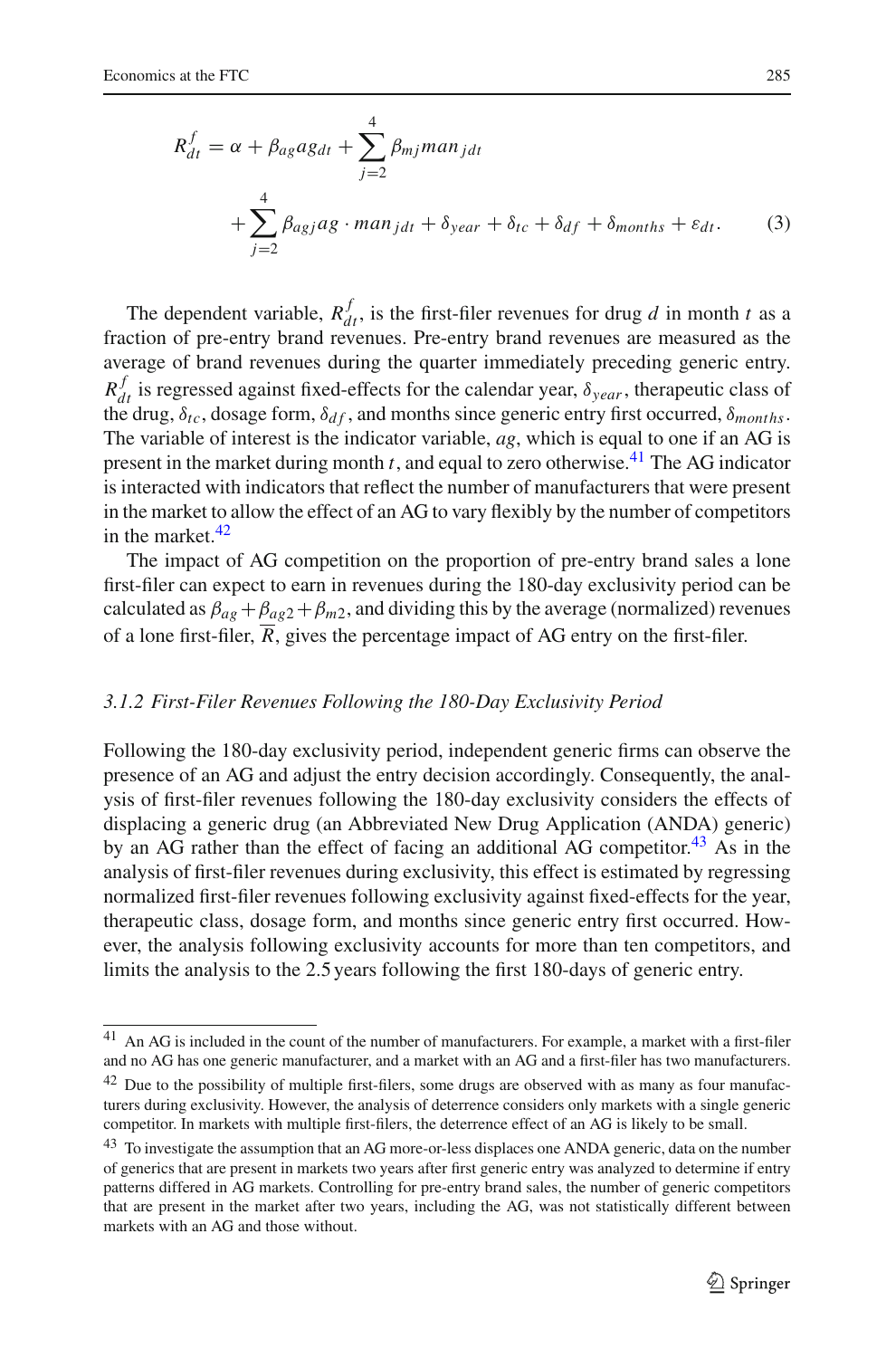### *3.1.3 Generic Drug Prices*

The evaluation of patent challenge incentives also makes use of the effect that an AG has on generic drug wholesale prices. These effects are estimated using specifications that are analogous to those of the first-filer revenues regressions. The specifications differ in that generic drug prices are constructed by dividing the aggregate dollar expenditures on generic drugs by the total extended units (e.g., the total "pills") dur-ing the month, rather than considering only the sales from the first-filer.<sup>[44](#page-15-0)</sup> Generic prices are normalized by the quantity-weighted pre-entry brand price in the quarter immediately preceding generic entry.

### 3.2 Estimation Results

The empirical analysis begins with a plot of the mean of normalized revenues for the first filer, the brand drug, the AG, and "other generic firms" over time. These revenues are normalized by pre-entry brand revenues immediately preceding generic entry, which is analogous to the calculation for the dependent variable in the revenues regressions. Figure [1a](#page-16-0), b plot these measures over time, as stacked area graphs, for markets with and without an AG competitor. Two patterns emerge from these figures. First, the graphs demonstrate that generic products quickly take a large share of the market from the brand, earning between 55 and 70% of the revenue share during the first six months of entry. Second, the figures reveal that the first-filer and the AG are able to keep most of their share for the duration of the sample. These firms appear to benefit from a "first-mover advantage" that extends well past the end of exclusivity. The average combined contemporaneous revenue share of first-filers and AGs never falls below 50% over the three-year period despite facing three-to-four other competitors, on average, following expiration of the 180-day exclusivity.

The pace at which generic entrants command share and the ability to hold onto that share suggests that the reward from the 180-day exclusivity period is substantial. However, in markets where an AG is present, the figures suggest that the first-filer splits these rewards with the AG. Moreover, the total size of the market, measured as a fraction of pre-entry brand revenues, is smaller in markets where an AG is present than in markets where an AG is not introduced.

The markets that are presented in Fig. [1a](#page-16-0), b represent two sets of drugs: one with and one without an AG. These drugs may differ in characteristics other than whether an AG was introduced, such as the number of eventual generic competitors that are faced in the market. The differences in the first-filer revenues across markets may be attributable to these other factors, rather than the AG. The regression models attempt to control for these factors by including drug characteristics such as the therapeutic class and the number of competitors.

<span id="page-15-0"></span><sup>44</sup> All analyses normalize the dependent variable by the relevant pre-entry brand statistic (i.e., prices and revenues). This normalization implies that the decision to consider the unit of analysis to be pills is identical to the decision to consider the unit of analysis to be the average daily dose.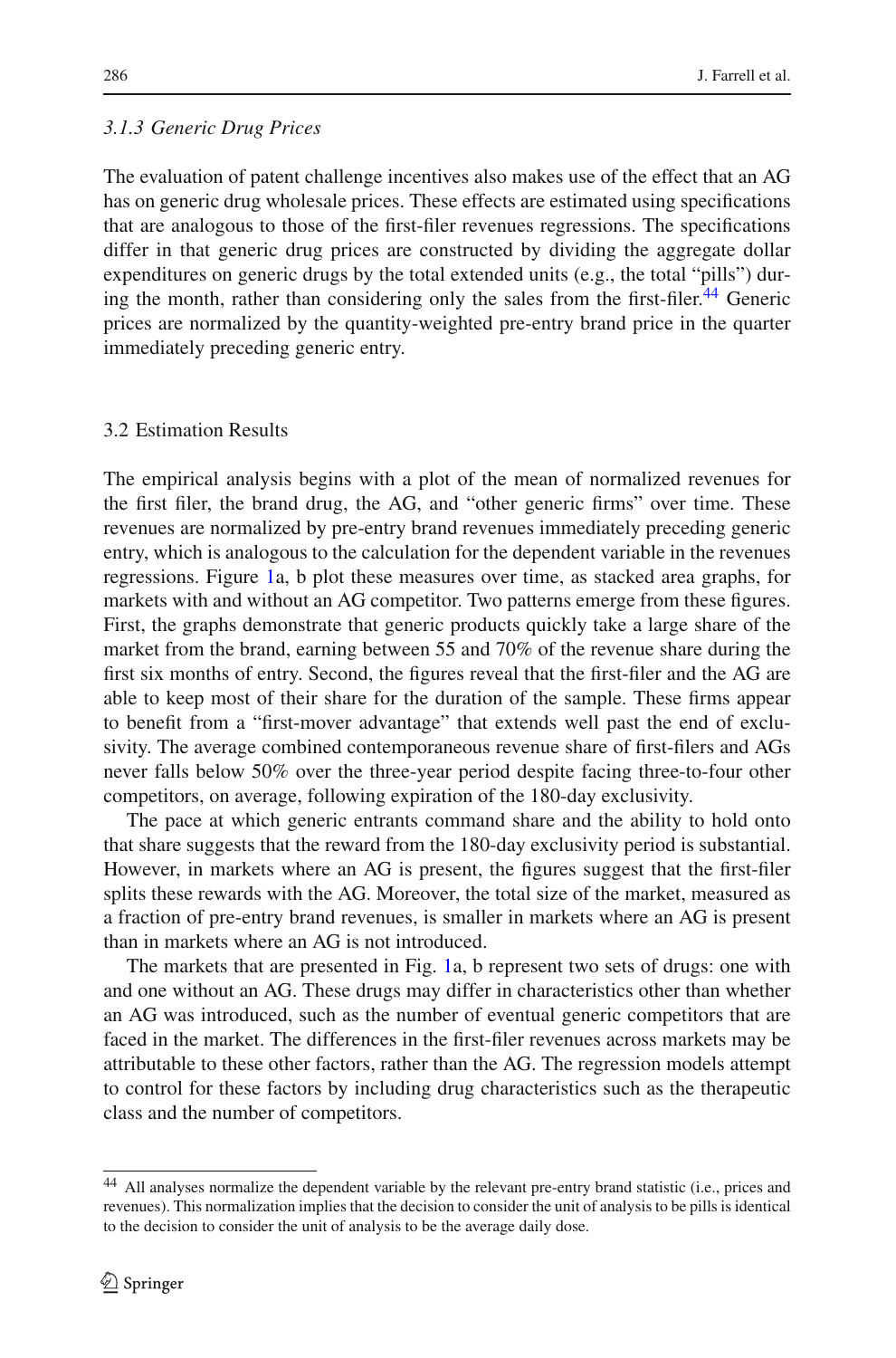

<span id="page-16-0"></span>**Fig. 1** a Average percent of pre-entry brand revenue following generic entry by firm type in exclusivity markets facing authorized generic. **b** Average percent of pre-entry brand revenue following generic entry by firm type in exclusivity markets that do not face an authorized generic

The effects of an AG on revenues and prices from the regression models are calculated and presented in Tables [1](#page-17-0) and [2,](#page-17-1) respectively. The results are presented separately during and following exclusivity periods using estimates from un-weighted and sales-weighted regressions. The econometric estimates are largely consistent with the representation of market dynamics that are found in the figures. Table [1](#page-17-0) reveals that first-filers facing an AG earn between 40 and 52% less revenue during exclusivity than do first-filers in markets without an AG. Following exclusivity, the AG effect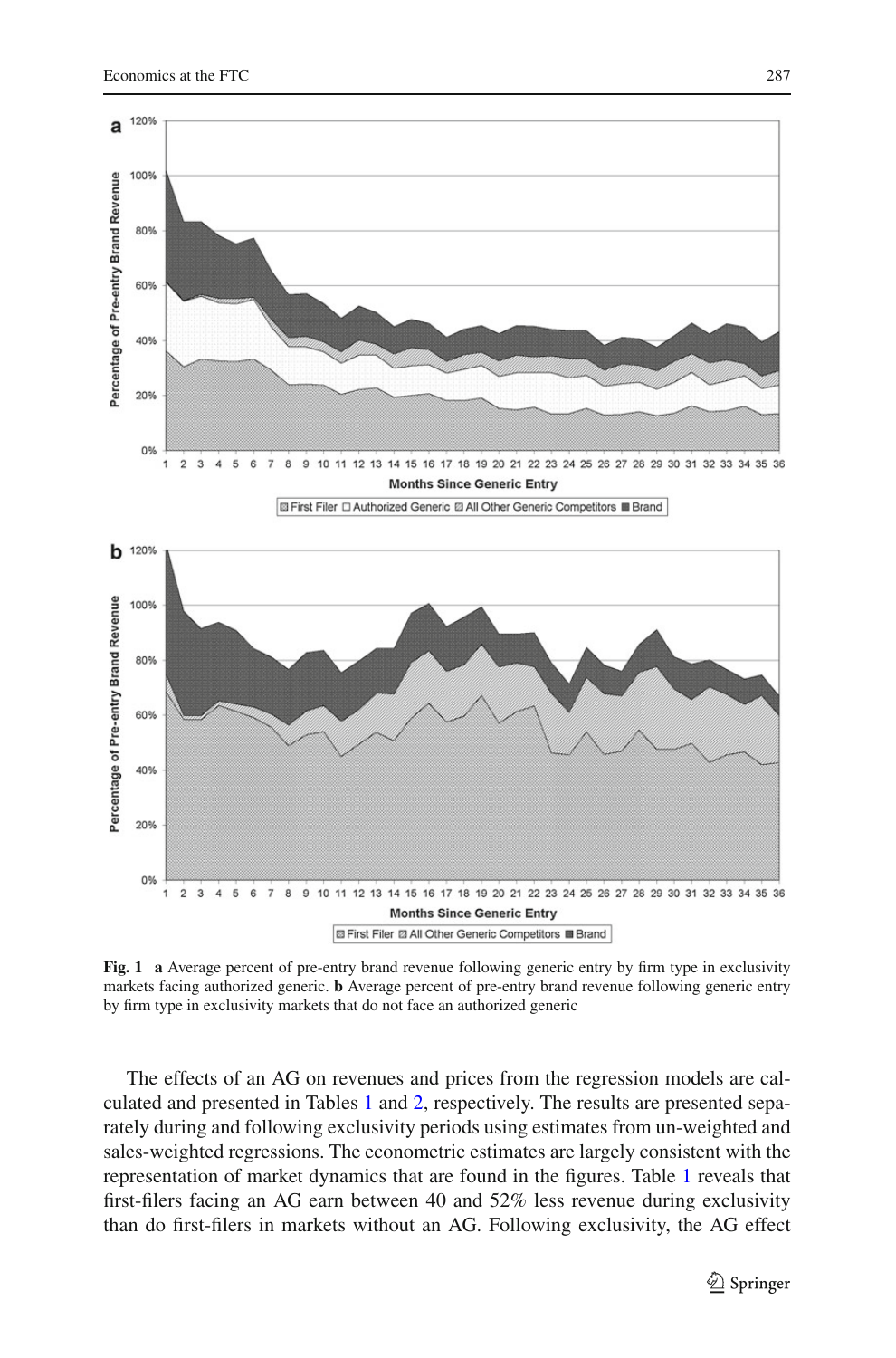<span id="page-17-0"></span>

|                                              | Revenues during 180-day exclusivity    |                |  |
|----------------------------------------------|----------------------------------------|----------------|--|
|                                              | Unweighted                             | Sales weighted |  |
| Additional AG competitor                     | $-52.0\%$ **                           | $-39.6\%**$    |  |
| (SE)                                         | $(10.6\%)$                             | $(10.8\%)$     |  |
| Mean of first-filer revenues $(R^{\dagger})$ | 0.70                                   | 0.51           |  |
| Sample size                                  | 630                                    | 630            |  |
|                                              | Revenues following 180-day exclusivity |                |  |
|                                              | Unweighted                             | Sales weighted |  |
| AG displaces a competitor                    | $-62.3\%$ *<br>$-52.5\%$ *             |                |  |
| (SE)                                         | $(22.8\%)$                             | $(29.5\%)$     |  |
| Mean of first-filer revenues $(R^{\dagger})$ | 0.31                                   | 0.24           |  |
| Sample size                                  | 2,070                                  | 2,070          |  |

**Table 1** The effect of authorized generic introduction on first-filer revenues

Standard errors clustered at the molecule level

\* Statistically significant at the 5% level; \*\* statistically significant at the 1% level

**Table 2** The effect of authorized generic introduction on generic wholesale prices

<span id="page-17-1"></span>

|                                      | Prices during 180-day exclusivity    |                |  |
|--------------------------------------|--------------------------------------|----------------|--|
|                                      | Unweighted                           | Sales weighted |  |
| Additional AG competitor             | $-12.8\%$ **                         | $-13.5\%$ **   |  |
| (SE)                                 | $(2.8\%)$<br>$(2.4\%)$               |                |  |
| Mean of normalized prices in markets | 0.80                                 | 0.83           |  |
| Facing only independent generics     |                                      |                |  |
| Sample size                          | 673                                  | 673            |  |
|                                      | Prices following 180-day exclusivity |                |  |
|                                      | Unweighted                           | Sales weighted |  |
| AG displaces a competitor            | $-13.0%$                             | $-6.0\%$       |  |
| (SE)                                 | $(10.8\%)$                           | $(20.4\%)$     |  |
| Mean of normalized prices in markets | 0.39                                 | 0.27           |  |
| Facing only independent generics     |                                      |                |  |
| Sample size                          | 2,212                                | 2,212          |  |

Standard errors clustered at the molecule level

\* Statistically significant at 5% level; \*\* statistically significant at 1% level

estimates are also large and economically important. These results are consistent with the shared "first-mover advantage" also seen in Fig[.1a](#page-16-0), b. Table [2](#page-17-1) suggests that the AG is responsible for 12.8–13.5% lower wholesale prices during exclusivity. This result is consistent with the smaller overall market observed in the figures. The price effect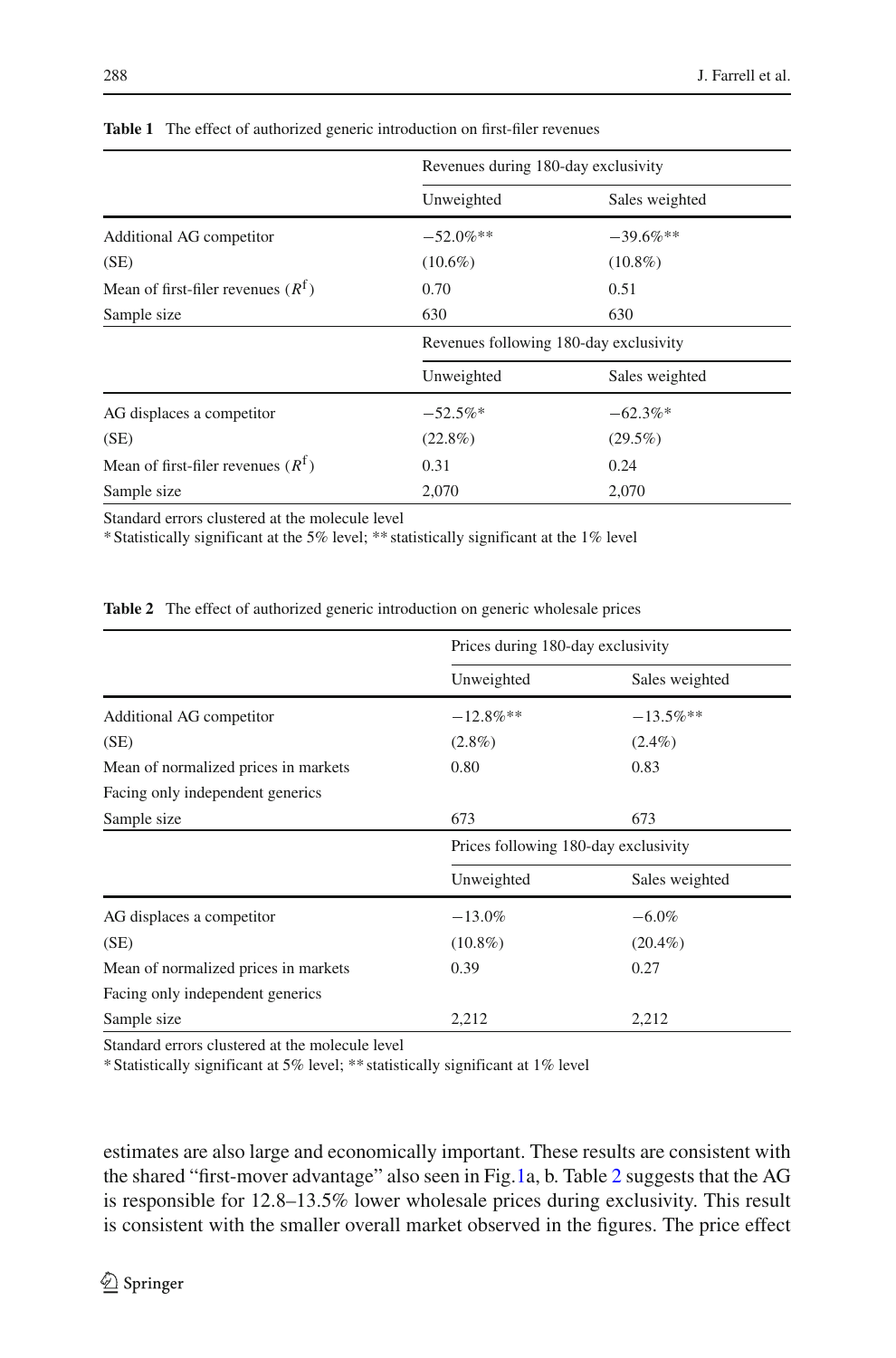of the AG following the exclusivity period is statistically insignificant, although the coefficients are negative.

### 3.3 Incentives to File Paragraph IV Challenges

The price and revenue analyses suggest that the 180-day exclusivity period provides a potentially substantial reward for first-filers, but the introduction of an AG significantly reduces the size of the reward. Consequently, the introduction of the AG has the potential to deter entry, but its importance in affecting the decision to challenge a patent depends on the costs that are associated with challenging a patent and the size of the rents from the 180-day exclusivity.

To address these issues, we develop a simple model of the potential first-filer's decision to issue a challenge that incorporates the costs of challenging patents and the rents associated with winning the challenge. The model is calibrated using estimates from the empirical analysis and cost estimates that were obtained from generic manufacturer responses to FTC-issued subpoenas[.45](#page-18-0) The model is used to characterize the generic's beliefs that it will prevail and the market sizes of drug markets that potentially could be affected by the introduction of an AG. In the model, a potential patent challenge results in the following expected profit function:

$$
E[\Pi] = p(win) \cdot [\pi_{excl}(AG) + \pi_{post}(AG)]
$$
  
+ (1 - p(win)) \cdot [\pi\_{non-excl}] - L - A. (4)

<span id="page-18-1"></span>Equation [\(4\)](#page-18-1) is constructed such that the expected profits from issuing a challenge,  $E[\Pi]$ , depend on the probability that the challenger wins patent infringement litigation, *p(win)*; the total profits conditional on winning; patent litigation costs, *L*; and FDA filing costs, A. If the challenger wins the litigation, the first-filer earns  $\pi_{excl}$ for 180-days during exclusivity and  $\pi_{post}$  for 2.5 years following exclusivity.<sup>46</sup> These earnings depend on whether an AG is introduced. If the challenger loses the litigation, the first-filer earns  $\pi_{non-excl}$ , which is independent of an AG. Filing and litigation costs are incurred regardless of outcomes.

The model assumes constant marginal costs, identical brand and generic costs for the same drugs, and identical brand margins across drugs. Under these assumptions, the profits that a first-filer earns following a successful litigation can be re-written as a function of normalized first-filer revenues during and following exclusivity,  $\hat{r}_f$  and  $\bar{r}_f$ , normalized generic price discounts during and following exclusivity,  $\hat{p}_f$  and  $\bar{p}_f$ , pre-entry brand revenues, *rb*, and brand profit margins, *m*.

<span id="page-18-0"></span><sup>&</sup>lt;sup>45</sup> Many respondents did not report cost information for various reasons, often explaining that the firm did not track the information separately by drug. Estimates are simple means from the provided data and do not attempt to adjust for selection in reporting. Industry figures provide similar estimates. See [FTC](#page-24-1) [\(2011](#page-24-1)) for a more detailed description of these issues.

<span id="page-18-2"></span><sup>&</sup>lt;sup>46</sup> We use 2.5 years because our regression analysis allows us to follow drug markets for three years.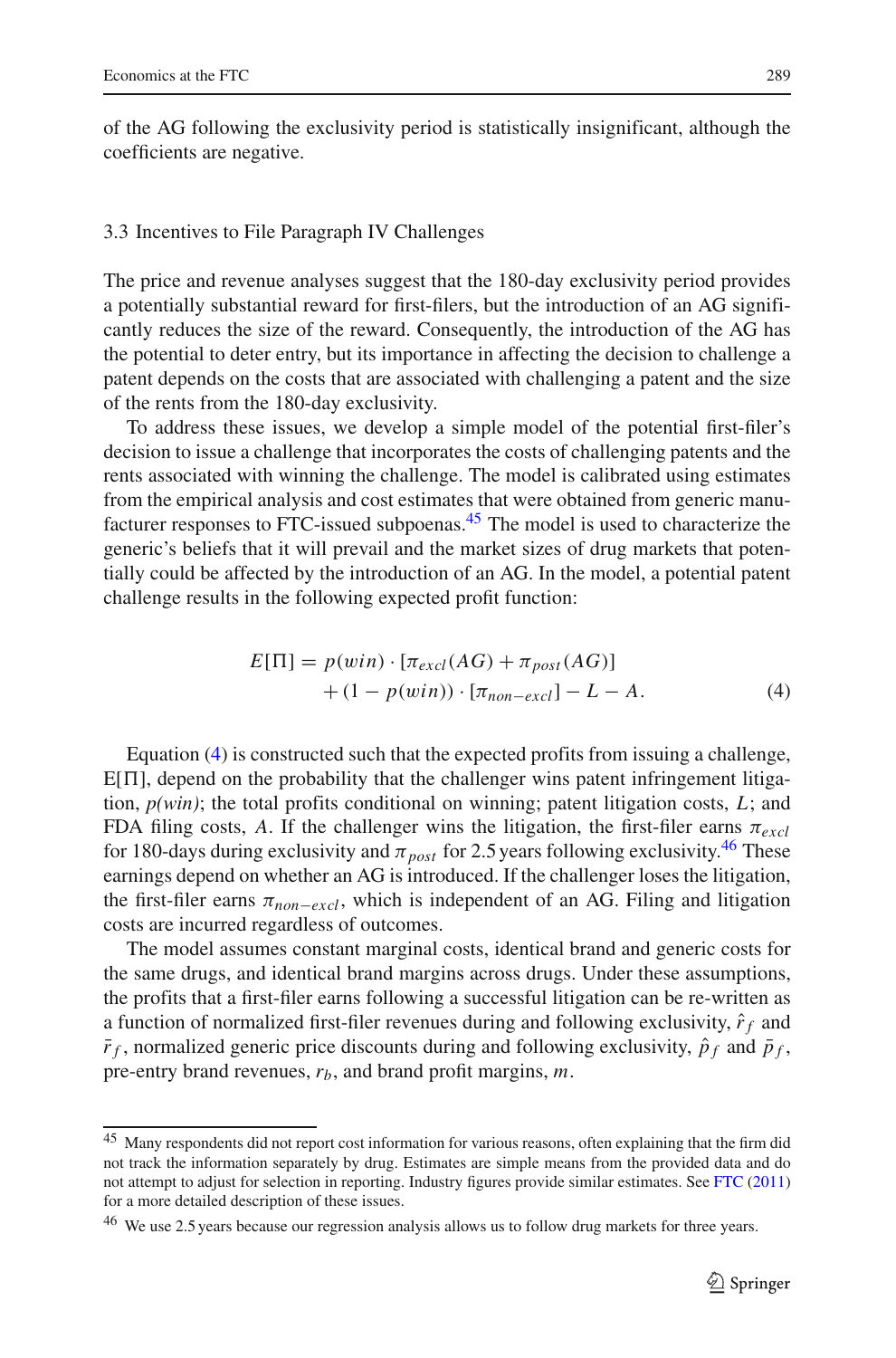<span id="page-19-3"></span>

|                               | Model variable Variable description                   | No AG                         | AG                      |
|-------------------------------|-------------------------------------------------------|-------------------------------|-------------------------|
| L                             | Litigation costs                                      | \$5 million                   | \$ 5 million            |
| A                             | ANDA submission costs                                 |                               | \$1 million \$1 million |
|                               |                                                       | During 180-day exclusivity    |                         |
|                               |                                                       | No AG                         | AG                      |
|                               | Mean generic price as % pre-entry brand price         | 0.80                          | 0.70                    |
| $\frac{\hat{P}_f}{\hat{r}_f}$ | Mean first-filer revenue as % pre-entry brand revenue | 0.70                          | 0.34                    |
|                               |                                                       | Following 180-day exclusivity |                         |
|                               |                                                       | No AG                         | AG                      |
|                               | Mean generic price as % pre-entry brand price         | 0.39                          | 0.34                    |
| $\frac{\bar{P}_f}{\bar{r}_f}$ | Mean first-filer revenue as % pre-entry brand revenue | 0.31                          | 0.15                    |

**Table 3** The values used in the expected profits calibration

$$
\pi_{excl} + \pi_{post} = [(\hat{p}_f - (1 - m)) \cdot \hat{r}_f \cdot r_b]/(2\hat{p}_f) + 2.5 \cdot [(\bar{p}_f - (1 - m)) \cdot \bar{r}_f \cdot r_b]/(\bar{p}_f)
$$
(5)

<span id="page-19-0"></span>In Eq. [\(5\)](#page-19-0), first-filer revenues during exclusivity,  $\hat{r}_f$ , and following it,  $\bar{r}_f$ , are normalized by the brand revenues that immediately precede generic entry. Similarly, generic prices during exclusivity,  $\hat{p}_f$ , and following it,  $\bar{p}_f$ , are normalized by brand prices that immediately precede generic entry. Substituting Eq. [\(5\)](#page-19-0) into Eq. [\(4\)](#page-18-1) and imposing a zero-profit condition on non-exclusive entry allows for the expected profits calibration.[47](#page-19-1) The calibration is performed twice, once under the expectation that an AG will not be introduced, and again under the expectation that an AG will be introduced with certainty.<sup>48</sup> In the first calibration (i.e., no AG), the price and revenue values are replaced with the corresponding sample averages for markets that do not contain an AG. In the second calibration (i.e., AG), these averages are discounted by the price and revenue AG effects from the un-weighted regressions.

The values that are used in each set of calibrations are presented in Table [3.](#page-19-3) Both calibrations use the mean litigation and ANDA submission costs from the subpoenaed responses, which are also reported in Table [3.](#page-19-3) Marginal costs were approximated by using wholesale pricing data from markets with greater than 10 generic competitors under the theory that prices will fall to a level that is close to marginal costs in these markets. Generic prices average approximately 10% of the pre-entry brand price in these markets with a large number of competitors, so we assume that the marginal

<span id="page-19-1"></span><sup>&</sup>lt;sup>47</sup> The zero-profit condition has two functions. It allows us to characterize the set of drugs for which a potential challenger is indifferent between challenging and not. It also implies that expected operating profits of an entrant that comes in after exclusivity must be equal to the filing costs, i.e.  $\pi_{non-excl} = A$ .

<span id="page-19-2"></span><sup>&</sup>lt;sup>48</sup> These assumptions may lead to a finding of a larger deterrence effect than allowing the expectation of facing an AG to depend upon market characteristics.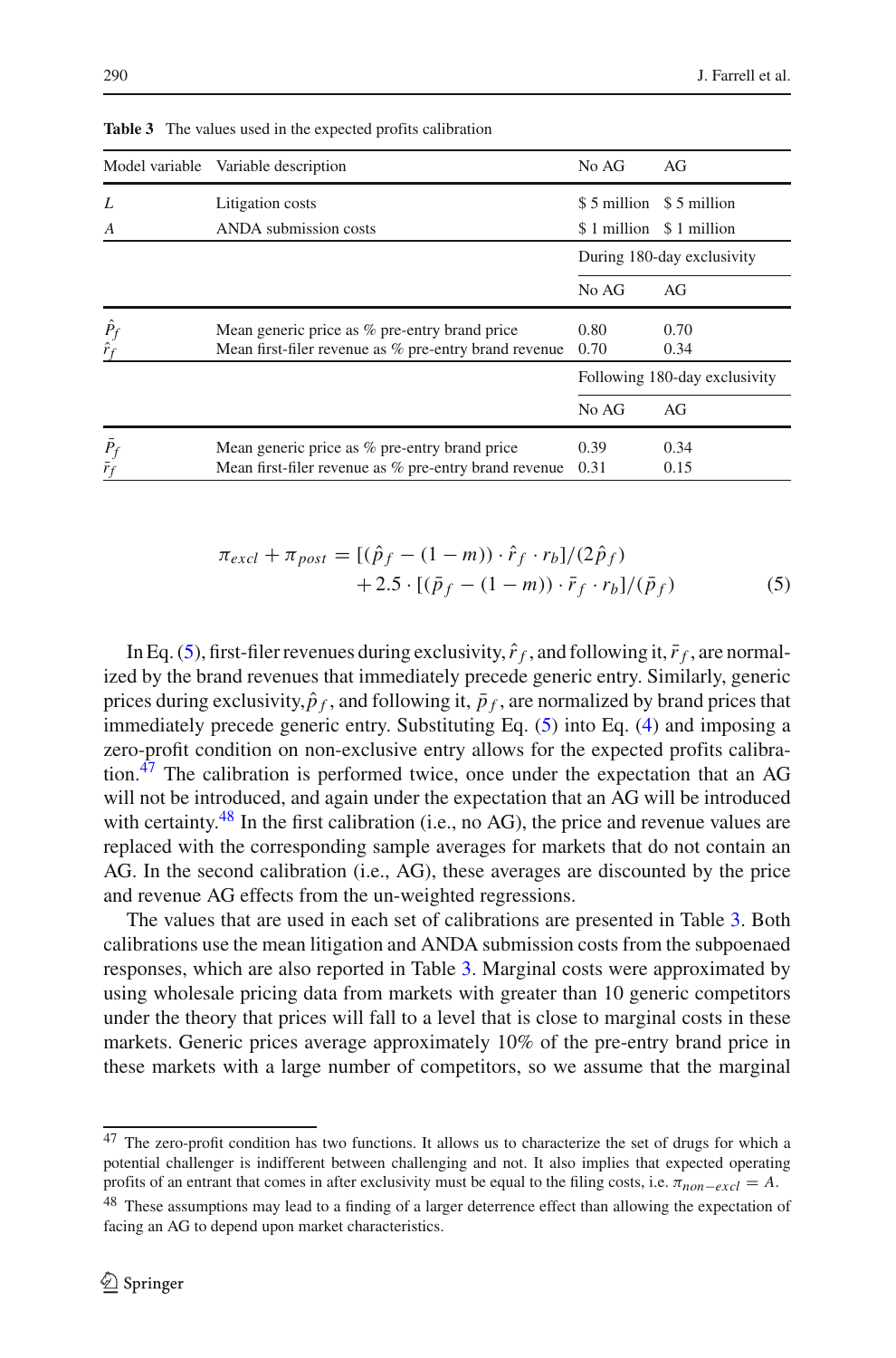

<span id="page-20-1"></span>**Fig. 2** Characterization of markets that induce challenges with and without expectation of facing an authorized generic competitor

cost of producing the drug is 10% of the pre-entry brand price. The analysis is not sensitive to this assumption.<sup>49</sup>

Figure [2](#page-20-1) characterizes the win probabilities and market sizes of drugs for which a potential challenger, under the assumptions of the model, would be indifferent between challenging and not. The figure provides separate "break-even" curves for firms that do and do not expect to face an AG. Areas above these curves represent situations where a challenge would be expected to be profitable, and areas below them represent circumstances where the challenge is expected to be unprofitable. The area between the AG and non-AG curves represents situations where a challenge would be deemed to be profitable only if an AG is not expected to enter. The difference in the win probabilities required to induce a challenge depends on the size of the market.<sup>50</sup>

Figure [2](#page-20-1) provides the cumulative sales density for drug markets in the sample to facilitate a characterization of relative market sizes. As can be seen in the figure, the difference between the AG and non-AG win probabilities necessary to induce a challenge can be large in relatively small markets. For example, a generic company considering a challenge in a \$15 million market would require a 41% chance of winning to induce a challenge if the potential challenger did not expect an AG. The same challenger would require a win with certainty under the expectation of facing an AG. Over the entire range of market sizes, the ratio of between the break-even win probabilities without and with an AG remains very close to 4:10. However, the absolute

<span id="page-20-0"></span><sup>&</sup>lt;sup>49</sup> Consistent with this, a 2004 Morgan Stanley report that analyzed the impact of AG entry on first-filers also assumed pre-generic entry brand profit margins of 90%; see [Goodman](#page-24-17) [\(2004](#page-24-17)).

<span id="page-20-2"></span><sup>50</sup> In Figure [2,](#page-20-1) the sales for a "market" are aggregate dollar sales of drugs across strengths and therapeutic classes within a dosage form. Many challengers enter into multiple strengths of a dosage form in a patent challenge. \$65 million is the median market in the sample, but drug markets that represent more than \$400 million in annual sales account for more than half of all sales.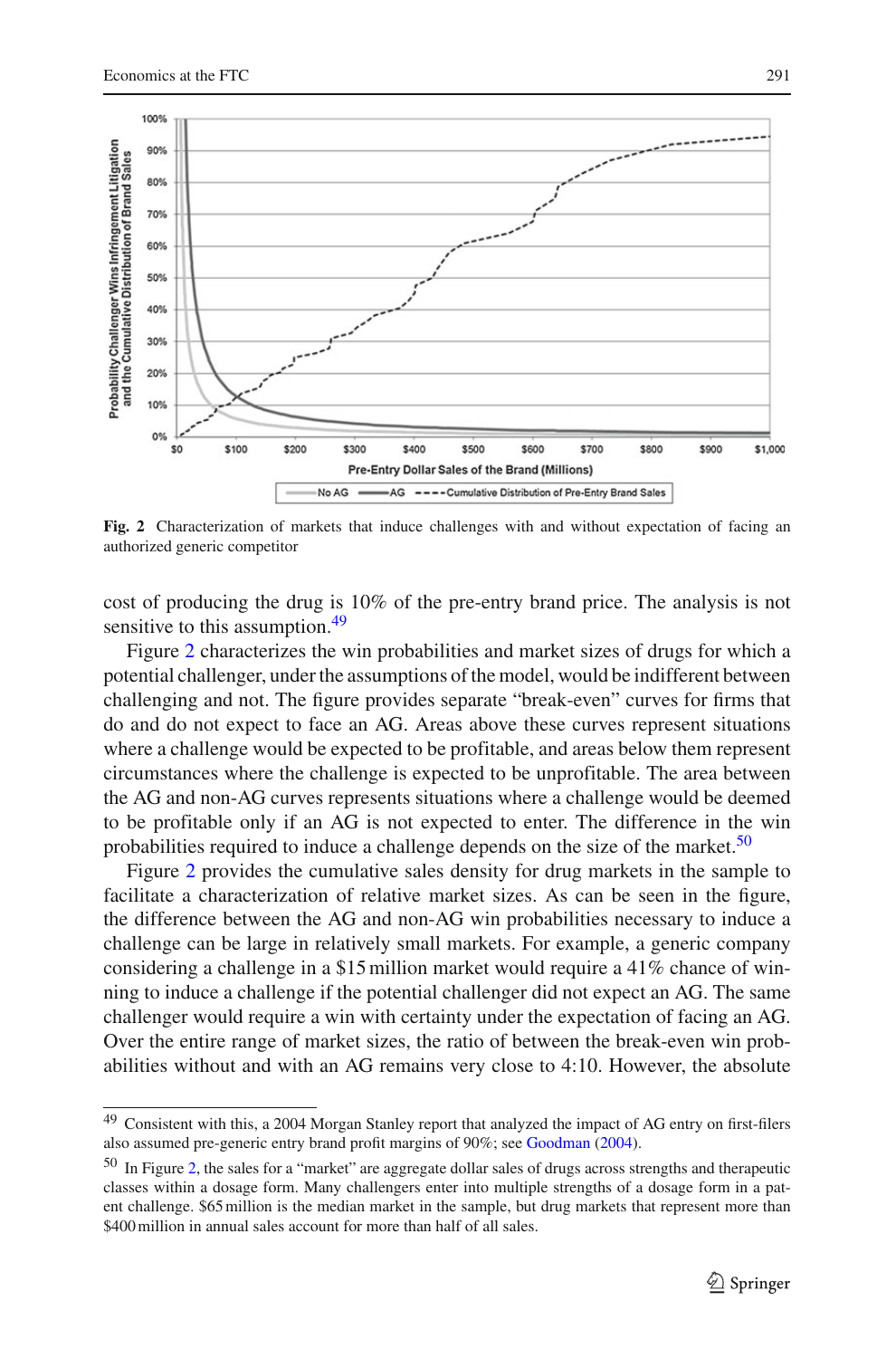AG effect is much smaller in large markets. For example, expectation of AG entry in a \$250 million market would only cause the win probability required to induce a challenge to increase from 2 to 5%.

Figure [2](#page-20-1) also demonstrates that drug markets that account for the vast majority of sales have low entry thresholds. For example, markets above \$130 million in sales would require less than a 10% chance of winning patent litigation to induce a challenge. In these markets that account for the vast majority of sales (85% of sales), weak and narrow patents are likely to be challenged, regardless of whether potential challengers expect to face an AG.

AGs have the potential to deter generic entry into markets that require patent challenges. However, they may also lower generic prices in the markets in which they enter. Although we find evidence that AGs have economically important effects on the revenue incentives of potential challengers, these effects are only likely to deter entry into relatively small drug markets.

### **4 Consumer Protection**

4.1 Homeowners Insurance and Credit-Based Insurance Scores

Over the past decade, insurance companies increasingly have used information about credit history, in the form of credit-based insurance scores, to make decisions about whether to offer automobile and homeowners insurance to consumers, and if so, at what price. Insurance companies use these scores as a factor when estimating the number or total cost of insurance claims that prospective customers (or customers who renew their policies) are likely to file.

The 2003 Fair and Accurate Credit Transactions Act (FACTA) made comprehensive changes to the nation's system of handling consumer credit information, and directed the FTC to conduct an inquiry into the effects of credit-based insurance scores and submit a report to Congress.<sup>51</sup> The FTC was asked to include a description of how these scores are created and used; an assessment of the impact of these scores on the availability and affordability of the relevant financial products; an analysis of whether scores act as a proxy for membership in racial, ethnic, and other protected classes; and an analysis of whether scoring models could be constructed that are effective predictors of insurance risk but have smaller differences in scores among racial, ethnic, and other protected classes. A report on the use and effects of credit-based insurance scores in *automobile* insurance markets was released by the Commission in July 2007.<sup>52</sup> A companion study of credit-based insurance scores and *homeowners* insurance is currently underway.

Regarding the homeowners insurance study, the FTC used its 6(b) authority to compel the nine largest homeowners insurance groups in the nation to provide the necessary policy and claims data. These nine insurance groups represent over 50%

<sup>51</sup> 15 U.S.C. § 1681.

<span id="page-21-1"></span><span id="page-21-0"></span><sup>52</sup> See Federal Trade Commission [\(2007\)](#page-24-18). That study is summarized in [Baye et al.](#page-24-19) [\(2008](#page-24-19)), at 221–228.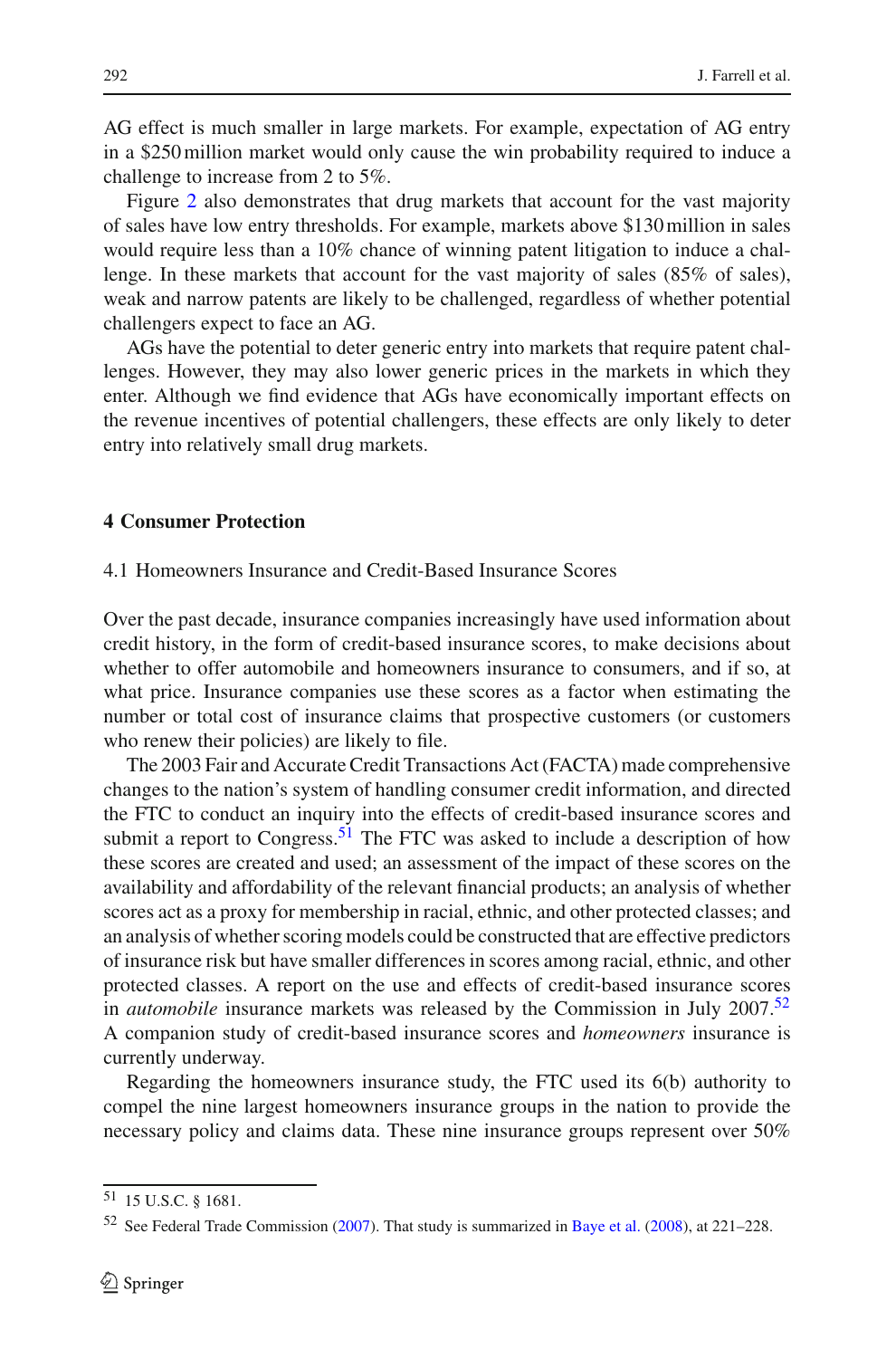of the market in terms of dollars in premiums written. The Commission requested and obtained policy- and claim-level information on all homeowners insurance policies (except condominium and renters policies) that were in force at each of the nine insurers during mid-2004 through mid-2007: approximately 47 million policies. In addition, the Commission requested data from each insurer on applications and price quotes for prospective customers during a 12-month period from early 2008 through early 2009.

At this point we have extracted a stratified random sample from the insurers' data (over-sampling policies with claims). These data are being combined with credit history information for each policyholder from a credit reporting agency and race and ethnicity data from the Social Security Administration (SSA).

Using the claims data and a standard set of insurance rating variables from the policy data, in addition to credit-based insurance scores, we will run risk models by peril (e.g., fire, wind-hail, theft) to examine the relationship between credit history and the risk that a claim will be filed. Then we will analyze the potential for scores to act as a proxy for race and ethnicity among several protected classes of consumers. To do this we can compare the estimated coefficients for the score variable in risk models that include controls for race/ethnicity versus models that do not.

Our focus will then turn to the impact of these credit-based scores on insurance premiums that are paid by consumers. The coefficient of the score variable in the claim risk analyses will already provide an initial sense of this impact, but in order to obtain a more precise estimate of the impact of scores on premiums, we will run *premium* regressions with all of the rating variables, including scores. We will calculate the impact on average premiums within protected classes of consumers as well as across such groups. Finally, we will look at the application and quote data, to examine the relationship between credit-based scores and the likelihood of up-take by the consumer and/or rejection by the insurer.

### 4.2 A Study of Credit Report Accuracy

The FACT Act of 2003 also requires that the FTC conduct a study of credit report accuracy. That study will address the following questions: Regarding consumer alleged errors, what proportion is material to creditworthiness? In turn, what proportion of material allegations is confirmed as erroneous by the existing credit reporting dispute process? If a credit report is drawn at random, what is the probability that the report would contain one or more material errors? Further, focusing on consumers and their credit standing, the study will estimate the proportion of American consumers who would encounter one or more material errors across their three credit reports. The study will reveal the main types of errors, their relative frequencies, and the impact of such errors on a consumer's ability to access credit.

A nationwide survey is currently in the field. Given the cost of the sampling procedure and the credit report review process, the target sample size (1,000 consumers and 3,000 credit reports) is relatively small. That sample should, however, allow us to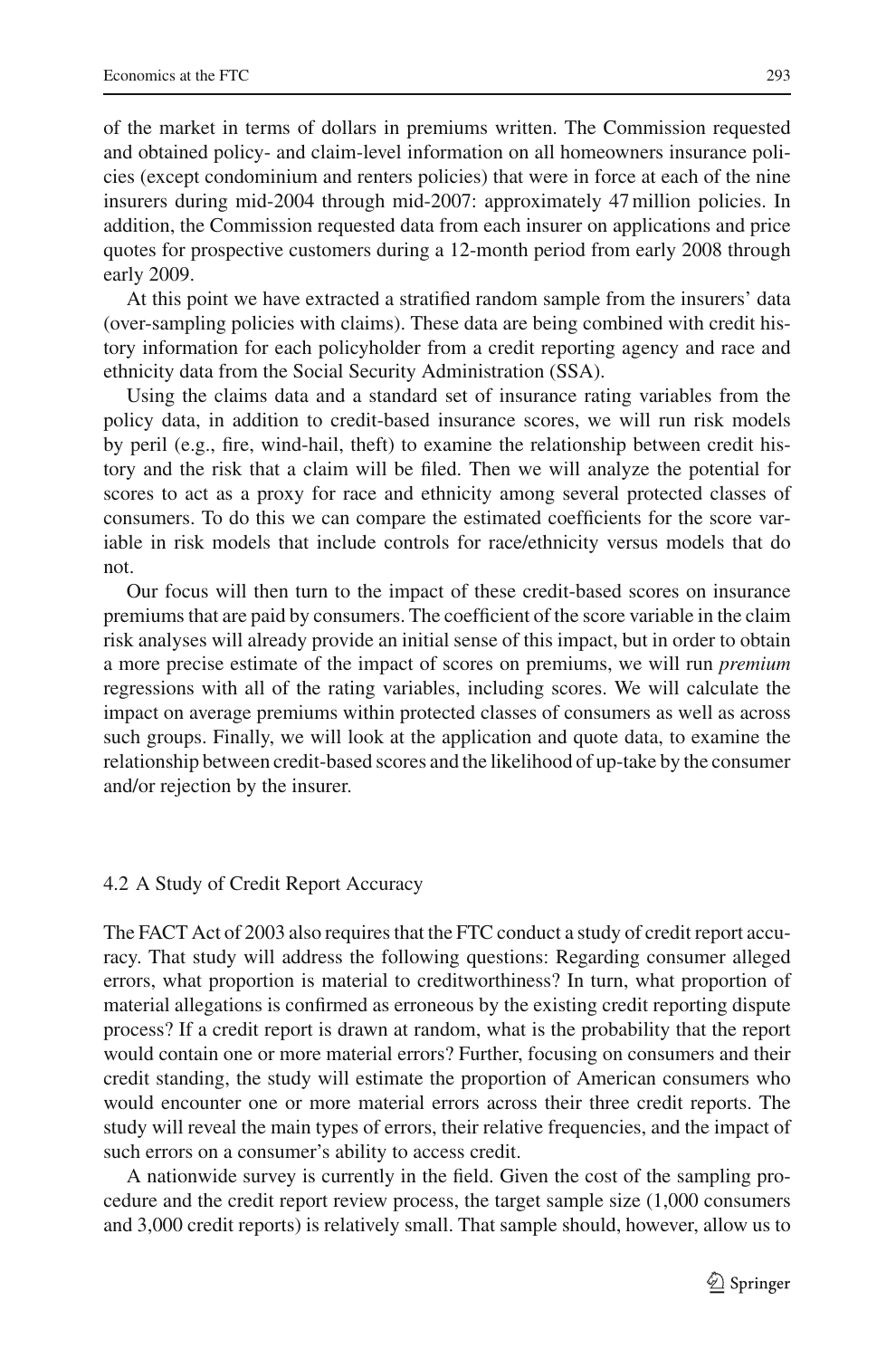draw statistically reliable and projectable conclusions regarding the accuracy of credit reports for the population of consumers. $53$ 

We started with a very large random sample—200,000 individuals—from the population of interest: people with credit histories at the three national credit reporting agencies (i.e., Equifax, Experian, and TransUnion). This broad sample comprises the master list of all potential respondents, including a subgroup of about 28,000 solicited consumers and a further subgroup of 1,000 participants. The individuals on the master list have a distribution of credit scores that is statistically the same, at very refined levels of partition, as the national distribution of scores. As the invitations were sent to the potential participants in progressive waves, the credit scores and the major demographic characteristics of respondents have been analyzed to ensure that the ultimate study participants conform to national norms and are representative of the population.

In addition to answering interesting questions about the accuracy of credit reports, the study will evaluate a potential response bias in our sample of participants. We will have access to the credit scores and the redacted credit reports for all non-respondents: the 27,000 solicited consumers (identified only by ID numbers) who did not participate. We will compare respondents to non-respondents on an array of attributes, including credit scores, major demographics (age, gender, regional diversity), and other important categories of credit report information, such as the number of active credit cards, total credit card balances, late payments (30, 60, 90+ days late), number of trade lines currently delinquent, accounts or tradelines that have been sent to collection, reported bankruptcy, liens on property, and the time span of the consumer's file. Conducting a detailed comparison of respondents and non-respondents will allow us to assess rigorously the degree to which the respondents and their credit reports are representative of the population.

### **5 Conclusion**

Health care is one of the most important industries examined by the FTC. Our hospital merger analyses use a wide array of information, with one important component being the rigorous examination of data on the choices of hospitals by patients and prices paid for care by private insurers. That empirical analysis has proven useful in several recent investigations and litigations in the hospital industry. Similarly, empirical work is important in our policy making in the pharmaceutical arena. Our study of the price effects of authorized generics will provide the FTC and other policy-makers with a better understanding of the impact of entry into generic markets by incumbent drug makers. On the consumer protection front, empirical work is also at the forefront

<span id="page-23-0"></span><sup>53</sup> Another study of credit report accuracy [\(Turner et al. 2011\)](#page-25-1) was recently released by the Policy and Economic Research Council (PERC) for the Consumer Data Industry Association (CDIA), which is the credit reporting industry trade association. That study is modeled in part on the FTC's approach to measuring credit report accuracy. PERC finds that about 19% of reports may contain data errors as judged by the consumer respondents, but that only a small percentage—on the order of 0.5%—are likely to have a significant adverse impact on a consumer's credit worthiness. The FTC report will contain commentary on the PERC study.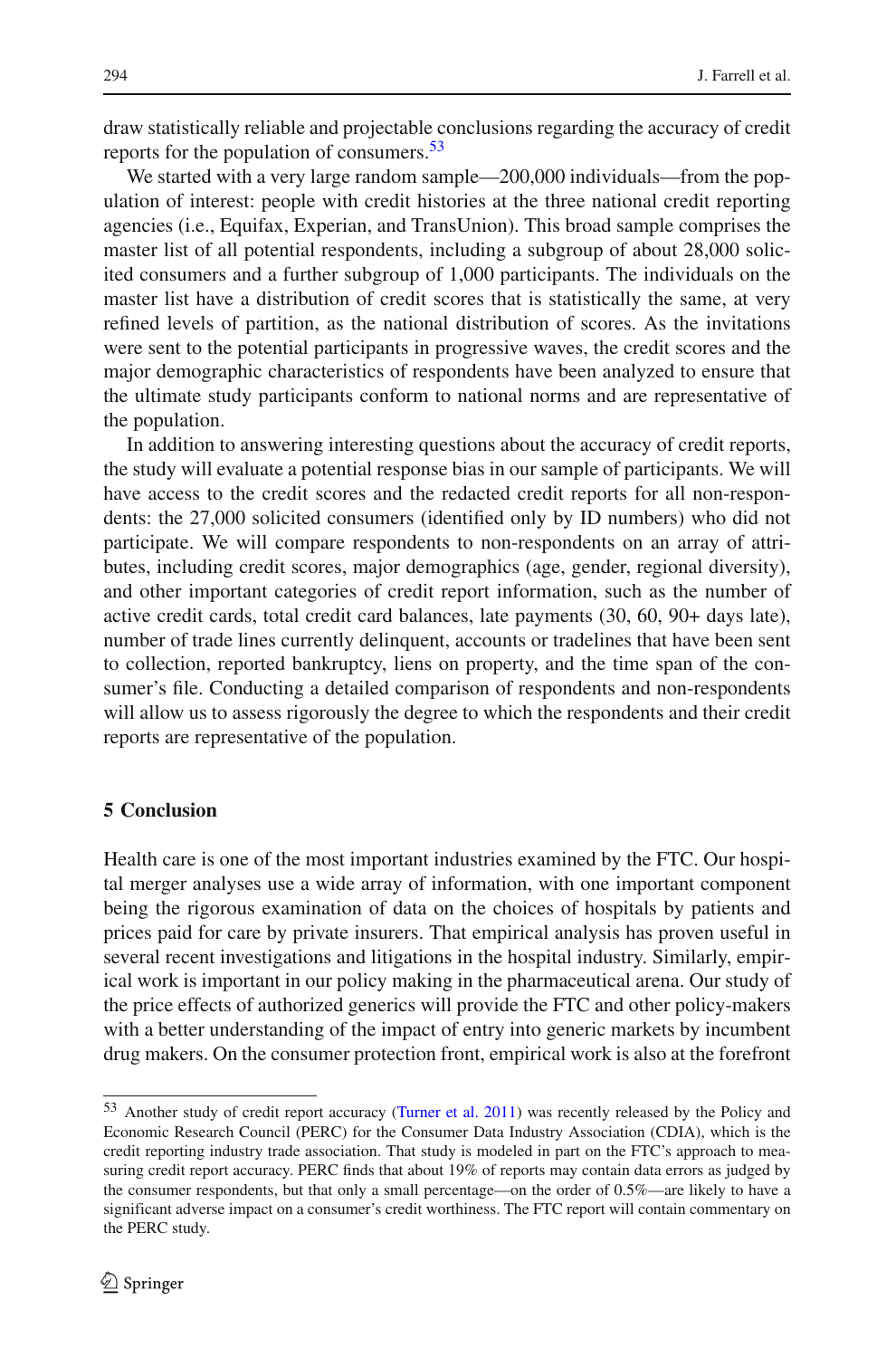of policy development, with ongoing studies including the effects of credit scoring on the price and availability of homeowners insurance, and the accuracy of credit reports and the impact of errors on consumers' ability to obtain credit.

**Acknowledgments** The views expressed are those of the authors and do not necessarily reflect those of the Federal Trade Commission or any individual Commissioner. The segments on the FTC's credit scoring and credit reporting accuracy studies were prepared by Matias Barenstein and Peter Vander Nat, respectively. We thank David Schmidt for comments and Rena Rosenzveig and Jack Mountjoy for editorial assistance.

### **References**

- <span id="page-24-9"></span>Balan, D. J., & Brand, K. J. (2011). *Simulating hospital merger simulations*. Mimeo. Retrieved from [http://works.bepress.com/david\\_balan/7/.](http://works.bepress.com/david_balan/7/)
- <span id="page-24-19"></span>Baye, M., et al. (2008). Economics at the FTC: The Google-Doubleclick merger, resale price maintenance, mortgage disclosures, and credit scoring in auto insurance. *Review of Industrial Organization, 33*(3), 211–230.
- <span id="page-24-12"></span>Berndt, E. R., Mortimer, R., Bhattacharjya, A., Parece, A., & Tuttle, E. (2007). Authorized generic drugs, price competition, and consumers' welfare. *Health Affairs, 26*(3), 790–799.
- <span id="page-24-7"></span>Berry, S., Levinsohn, J., & Pakes, A. (1995). Automobile prices in market equilibrium. *Econometrica, 63*(4), 841–890.
- <span id="page-24-6"></span>Berry, S. T. (1994). Estimating discrete-choice models of product differentiation. *Rand Journal of Economics, 25*(2), 242–262.
- <span id="page-24-10"></span>Capps, C., & Dranove, D. (2004). Hospital consolidation and negotiated PPO Prices. *Health Affairs, 23*(2), 175–181.
- <span id="page-24-8"></span>Capps, C., Dranove, D., & Satterthwaite, M. (2003). Competition and market power in option demand markets. *Rand Journal of Economics, 34*(4), 737–763.
- <span id="page-24-4"></span>Capps, C. S., Dranove, D., Greenstein, S., & Satterthwaite, M. (2001). *The silent majority fallacy of the Elzinga-Hogarty Criteria: A critique and new approach to analyzing hospital mergers*. NBER Working Paper No. 8216. Retrieved July 29, 2011, from [http://www.nber.org/papers/w8216.](http://www.nber.org/papers/w8216)
- <span id="page-24-5"></span>Elzinga, K. G., & Swisher, A. W. (2011). Limits of the Elzinga–Hogarty Test in hospital mergers: The Evanston case. *International Journal of the Economics of Business, 18*(1), 133–146.
- <span id="page-24-18"></span>Federal Trade Commission Report. (2007, July). *Credit-based insurance scores: Impacts on consumers of automobile insurance*. Retrieved from [http://www.ftc.gov/os/2007/07/P044804FACTA\\_Report\\_](http://www.ftc.gov/os/2007/07/P044804FACTA_Report_Credit-Based_Insurance_Scores.pdf) [Credit-Based\\_Insurance\\_Scores.pdf.](http://www.ftc.gov/os/2007/07/P044804FACTA_Report_Credit-Based_Insurance_Scores.pdf)
- <span id="page-24-14"></span>Federal Trade Commission Report. (2011). *Authorized generic drugs: Short-term effects and long-term impact*. Retrieved from [http://www.ftc.gov/os/2011/08/2011genericdrugreport.pdf.](http://www.ftc.gov/os/2011/08/2011genericdrugreport.pdf)
- <span id="page-24-1"></span>FTC Chairman's Annual Report. (2011). Retrieved from [http://www.ftc.gov/os/2011/04/2011Chairmans](http://www.ftc.gov/os/2011/04/2011ChairmansReport.pdf) [Report.pdf.](http://www.ftc.gov/os/2011/04/2011ChairmansReport.pdf)
- <span id="page-24-17"></span>Goodman, M., et al. (2004, December). *Quantifying the impact from authorized generics*. Morgan Stanley Equity Research North America.
- <span id="page-24-13"></span>Hollis, A., & Lang, B. (2007). An assessment of the effect of authorized generics on consumer prices. *Journal of Biolaw and Business, 10*(1), 10–18.
- <span id="page-24-0"></span>Mergerstat Review. (2011). Santa Monica, CA: FactSet Mergerstat, LLC.
- <span id="page-24-3"></span>Romano, P. S., & Balan, D. J. (2011). A retrospective analysis of the clinical quality effects of the acquisition of Highland Park hospital by Evanston Northwestern Healthcare. *International Journal of the Economics of Business, 18*(1), 45–64.
- <span id="page-24-15"></span>Scherer, F. M. (1979). The welfare economics of product variety: An application to the ready-to-eat cereals industry. *The Journal of Industrial Economics, 28*(2), 113–114.
- <span id="page-24-16"></span>Schmalensee, R. (1978). Entry deterrence in the ready-to-eat breakfast cereal industry. *The Bell Journal of Economics, 9*(2), 305–327.
- <span id="page-24-11"></span>Sorensen, A. T. (2003). Insurer-hospital bargaining: Negotiated discounts in post-deregulation Connecticut. *Journal of Industrial Economics, 51*(4), 469–490.
- <span id="page-24-2"></span>Town, R. (2011). The effects of US hospital consolidations on hospital quality: A comment. *International Journal of the Economics of Business, 18*(1), 127–131.